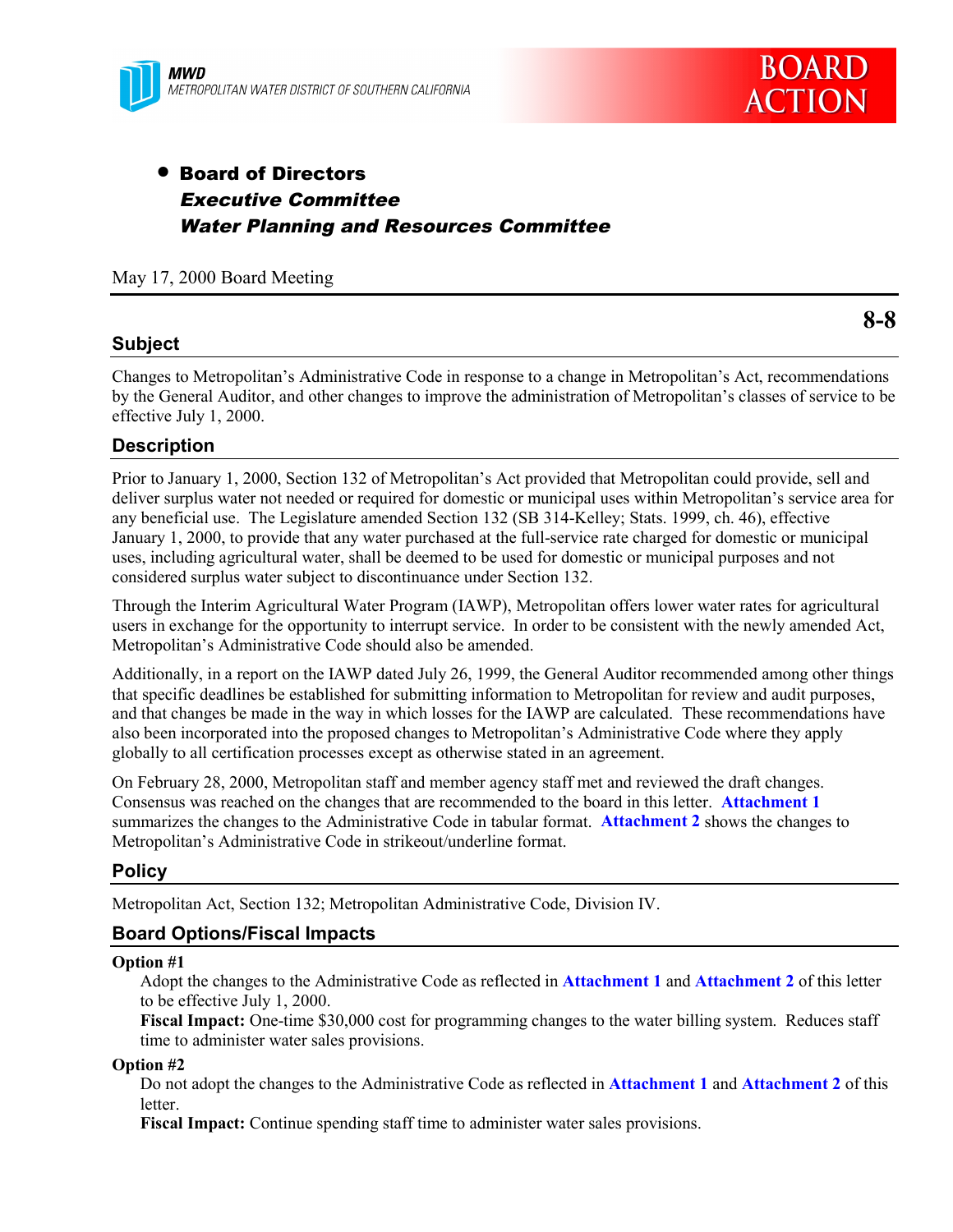#### **Option #3**

Adopt only portions of the changes to the Administrative Code as reflected in **Attachment 1** and **Attachment 2** of this letter to be effective July 1, 2000.

*for*

Fiscal Impact: One-time cost up to \$30,000 for programming changes to the water system. Reduces staff time to administer water sales provisions.

# **Staff Recommendation**

Option #1.

4/24/2000 *Date*

*Jill T. Wicke* 0 *Acting Manager, Water System Operations*

4/27/2000 *General Manager Date*

**Attachment 1—Table of Changes Attachment 2—Administrative Code Changes**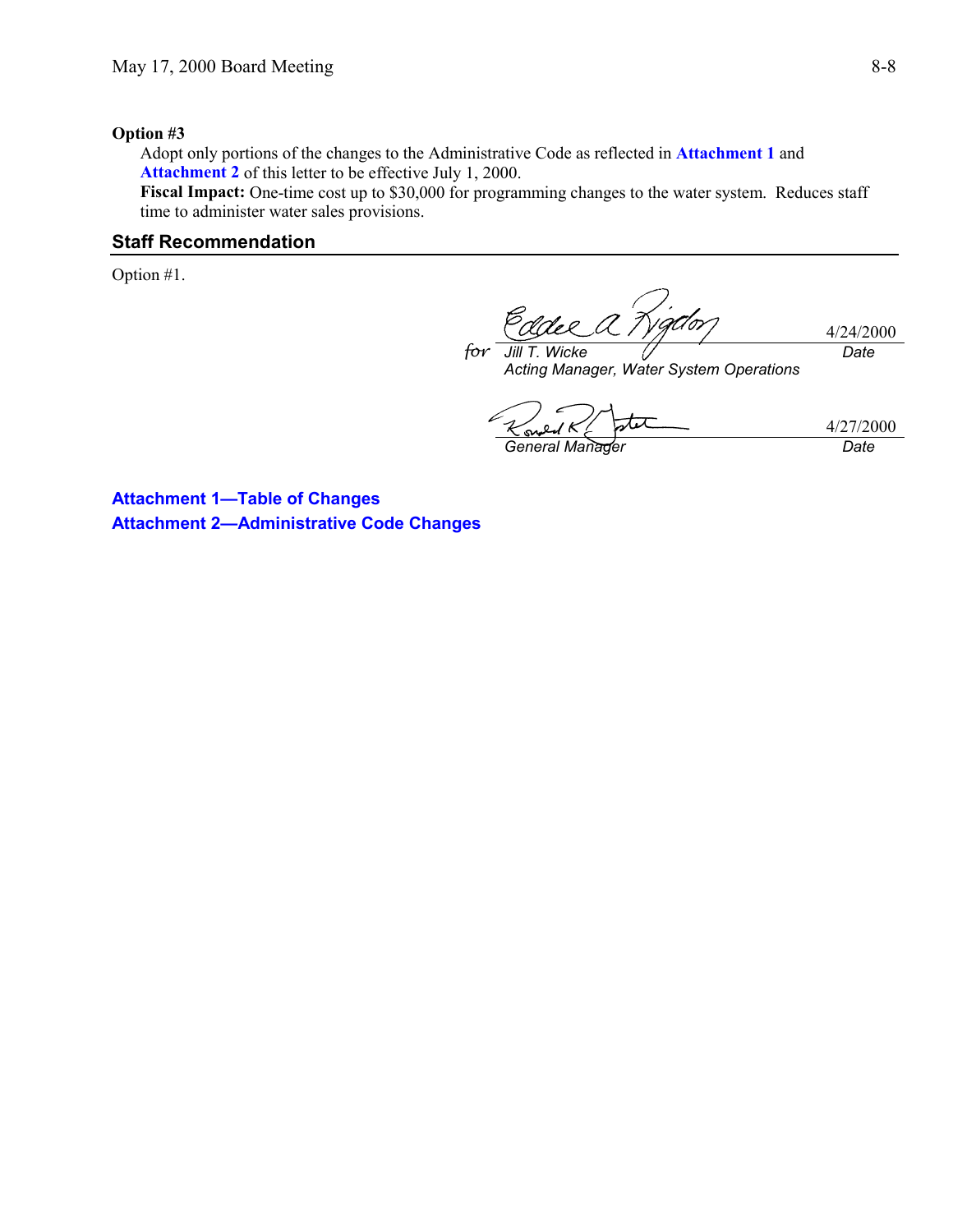# **TABLE OF CHANGES**

| <b>DEFINITIONS</b>                 |                                                                                   |                                                                |
|------------------------------------|-----------------------------------------------------------------------------------|----------------------------------------------------------------|
| <b>Administrative Code Section</b> | Change                                                                            | Impact                                                         |
| 4105                               | Modifies the definition of domestic and<br>municipal service.                     | Makes Administrative Code<br>consistent with Metropolitan Act. |
| 4106                               | Renames the agricultural purpose definition<br>to IAWP purpose.                   | Makes Administrative Code<br>consistent with Metropolitan Act. |
| 4117                               | Deletes the previous IAWP definition that is<br>now incorporated in Section 4106. | Makes Administrative Code<br>consistent with Metropolitan Act. |

| <b>INTERIM AGRICULTURAL WATER PROGRAM (IAWP)</b> |                                                                                                                                    |                                                                                                                    |
|--------------------------------------------------|------------------------------------------------------------------------------------------------------------------------------------|--------------------------------------------------------------------------------------------------------------------|
| <b>Administrative Code Section</b><br>Change     |                                                                                                                                    | Impact                                                                                                             |
| 4507(g)                                          | Renumbered from 4507(h). Simplifies the<br>formula to calculate losses, gains, and<br>differences due to timing of meter readings. | Simplifies one complicated<br>formula into two formulas.                                                           |
| 4903                                             | Change Program Audits to Program<br>Reviews                                                                                        | Refines section to agree with<br>practice that Metropolitan staff<br>annually reviews submitted<br>certifications. |
| 4905                                             | Changes reference to Water Surplus and<br>Drought Management Program.                                                              | Makes consistent with current<br>Board policy.                                                                     |
| <b>Throughout Division</b>                       | Change references from agricultural<br>use/purpose and interim agricultural water<br>to IAWP.                                      | Makes Administrative Code<br>consistent with Metropolitan Act.                                                     |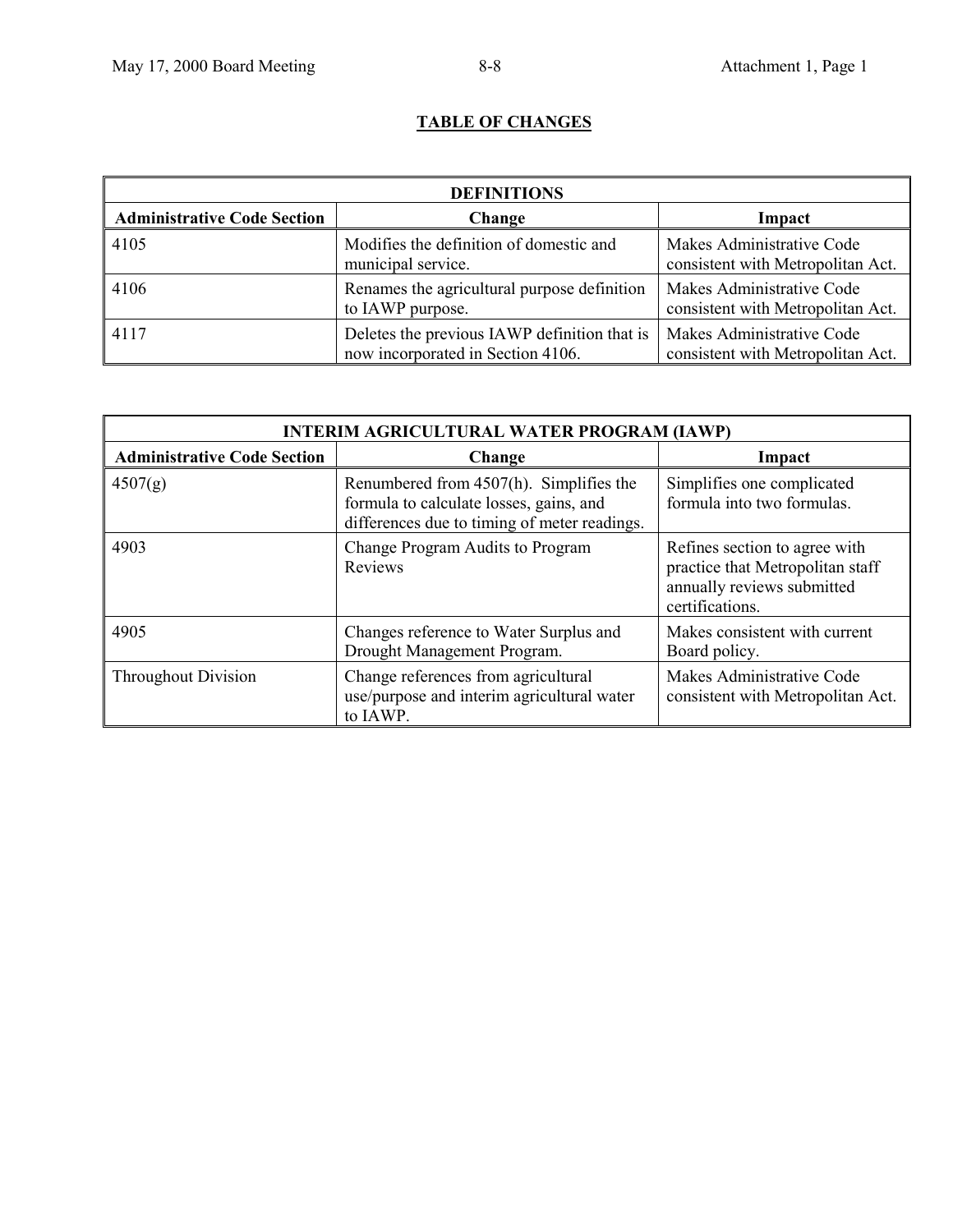| REVISIONS, MISTAKES, CERTIFICATIONS, SOURCE DOCUMENTATION |                                                                                                                                                                                                                                                                                                                                                                                                                                                                                                                                 |                                                                                                                                                                                 |
|-----------------------------------------------------------|---------------------------------------------------------------------------------------------------------------------------------------------------------------------------------------------------------------------------------------------------------------------------------------------------------------------------------------------------------------------------------------------------------------------------------------------------------------------------------------------------------------------------------|---------------------------------------------------------------------------------------------------------------------------------------------------------------------------------|
| <b>Administrative Code Section</b>                        | Change                                                                                                                                                                                                                                                                                                                                                                                                                                                                                                                          | Impact                                                                                                                                                                          |
| 4507(b)                                                   | Moved to subsection 4507(m).                                                                                                                                                                                                                                                                                                                                                                                                                                                                                                    | Subsection is adjacent to rest of<br>subsections dealing with similar<br>issue.                                                                                                 |
| 4507(e)                                                   | Renumbered from 4507(f). Changes timing<br>of submitting certifications to reference<br>Section $4507(g)$ .                                                                                                                                                                                                                                                                                                                                                                                                                     | Simplifies language in Code.                                                                                                                                                    |
| 4507(f)                                                   | Renumbered from $4507(g)$ . Eliminates the<br>\$2,500 penalty for certifications submitted<br>later than three months from the end of the<br>month being certified. Instead, when<br>Metropolitan anticipates that a certification<br>will be late, Metropolitan notifies the<br>agency that the certification is in risk of not<br>being accepted unless submitted no later<br>than six months from the end of the month<br>being certified. Six-month deadline for<br>Metropolitan to accept certifications is<br>maintained. | Gives agencies more flexibility in<br>submitting certifications. Gives<br>Metropolitan a positive rather<br>than negative reinforcement for<br>potentially late certifications. |
| 4507(k)                                                   | Sets specific times for submitting original<br>documentation by member agency to<br>support certification. Provides for a late<br>penalty if documentation not submitted by<br>December 31 and revokes credits if<br>documentation not submitted before the end<br>of February.                                                                                                                                                                                                                                                 | Defines expectations and<br>remedies by Metropolitan.                                                                                                                           |
| 4507(1)                                                   | Sets a specific time for Metropolitan to<br>complete its review. Gives a remedy to<br>member agency if Metropolitan does not<br>complete its review.                                                                                                                                                                                                                                                                                                                                                                            | Defines expectations and<br>remedies by member agencies.                                                                                                                        |
| 4507(m)                                                   | Moved from 4507(b). Further describes a<br>mistake or error in Metropolitan's water<br>sales records and disallows the processing<br>of errors less than 5 acre-feet per project,<br>per program, annually.                                                                                                                                                                                                                                                                                                                     | Clarifies the section and saves<br>administrative costs from both a<br>Metropolitan and member agency<br>standpoint.                                                            |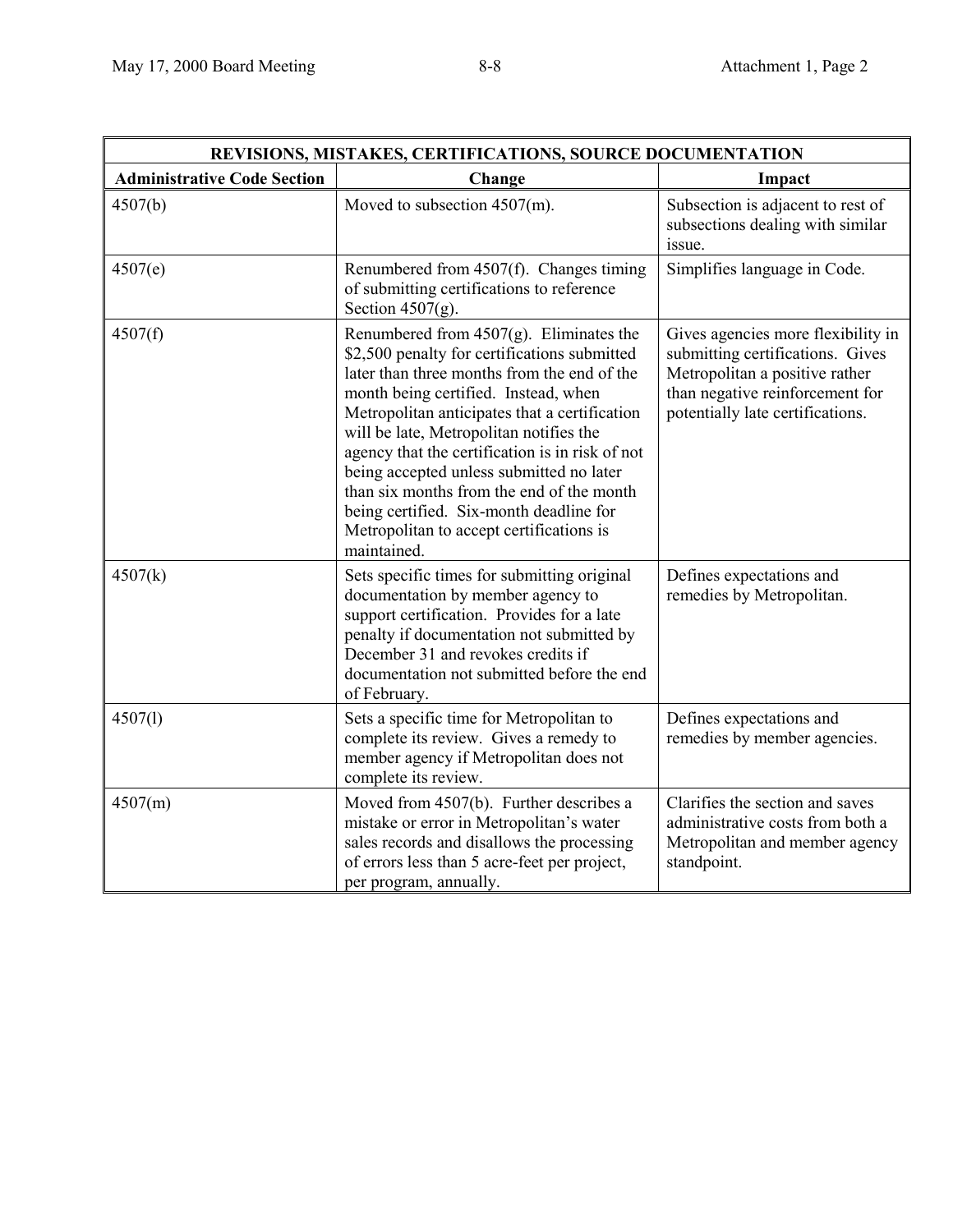$\overline{a}$ 

| <b>GENERAL PROVISIONS</b>          |                                                                                                                                                                                    |                                                |
|------------------------------------|------------------------------------------------------------------------------------------------------------------------------------------------------------------------------------|------------------------------------------------|
| <b>Administrative Code Section</b> | Change                                                                                                                                                                             | Impact                                         |
| 4505                               | Deletes reference to domestic and municipal<br>purposes and adds reference to in-lieu<br>groundwater and reservoir storage. Deletes<br>reference to seawater barrier at SSS rates. | Clarifies and corrects the Section.            |
| Throughout Section 4500            | Add headings to subsections.                                                                                                                                                       | Makes Section easier to read and<br>reference. |
| <b>Throughout Division</b>         | Change numbering and grammar as<br>appropriate.                                                                                                                                    | Corrects the Division.                         |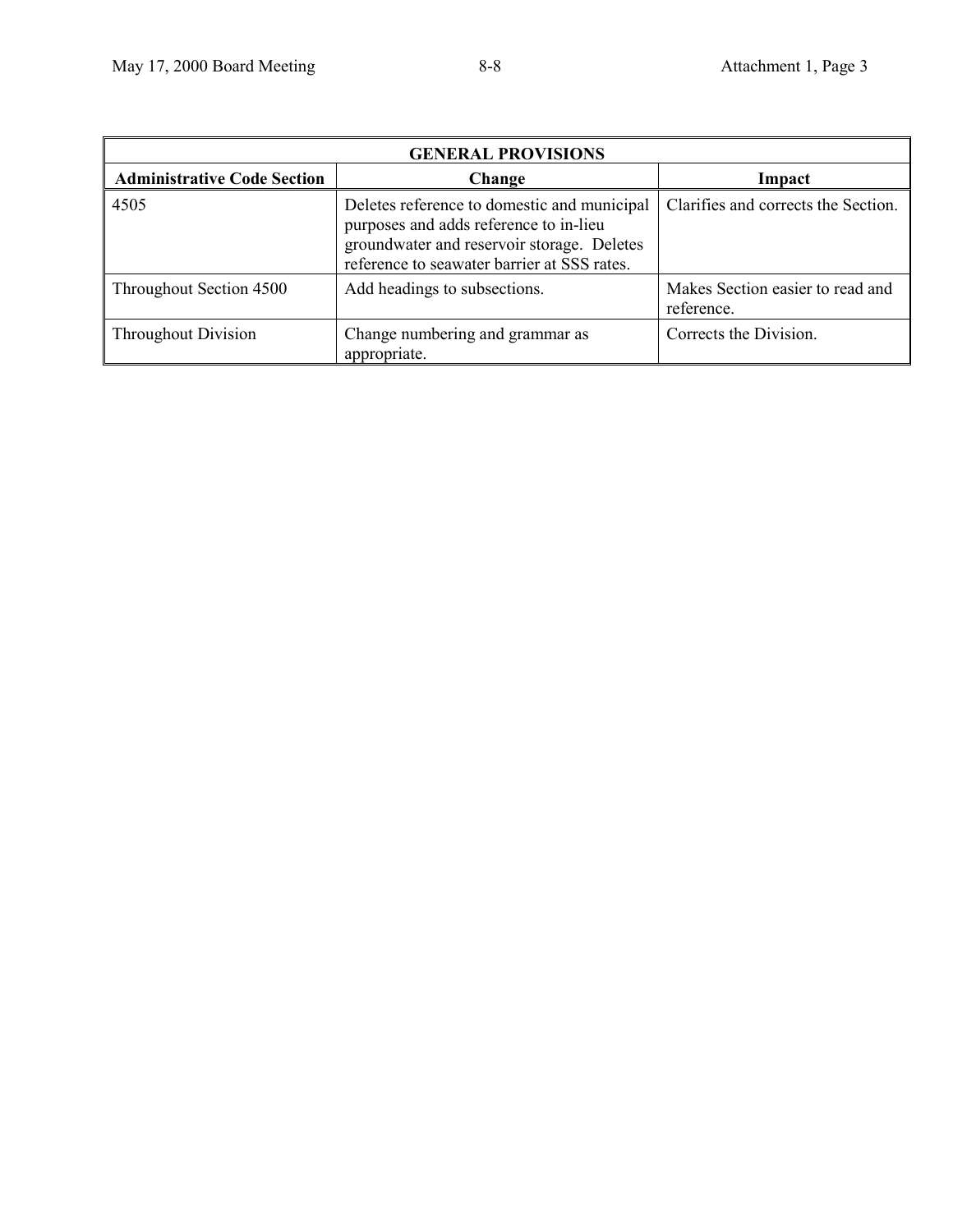# **ADMINISTRATIVE CODE CHANGES**

### **Division IV**

# **WATER SERVICE POLICIES**

<span id="page-5-0"></span>

| Chapter |                                                        | Sec. |
|---------|--------------------------------------------------------|------|
|         | Definitions                                            | 4100 |
|         | Regional Water Management                              | 4200 |
| 3       | <b>Water Sales Revenues</b>                            | 4300 |
| 4       | <b>Classification and Rates</b>                        | 4400 |
| 5       | Water Service Regulations - General                    | 4500 |
| 6       | [Repealed]                                             | 4600 |
|         | <b>Service Connections</b>                             | 4700 |
| 8       | <b>System Interconnections - Hydraulic Transients</b>  | 4800 |
| 9       | Interim Agricultural Water Program Service Regulations | 4900 |

# **Chapter 1**

# **DEFINITIONS**

Sec.

- 4100. General
- 4101. Colorado
- 4102. State
- 4103. Treated Water
- 4104. Untreated Water
- 4105. Domestic and Municipal Purposes
- 4106. Interim Agricultural Water Program Purposes
- 4107. Groundwater Replenishment by Spreading
- 4108. Groundwater Replenishment by Injection
- 4109. In-Lieu Groundwater Replenishment
- 4110. Reservoir Storage
- 4111. In Lieu Reservoir Storage
- 4112. Full Service
- 4113. Recycled Water
- 4114. Seasonal Storage Service
- 4115. Local Projects Program Yield
- 4116. Project Sponsor
- 4117. Interim Agricultural Water Service
- 4117 4118. Cooperative Storage Program
- 4118 4119. Cooperative Storage Program Sale
- 4119 4120. Wheeling Service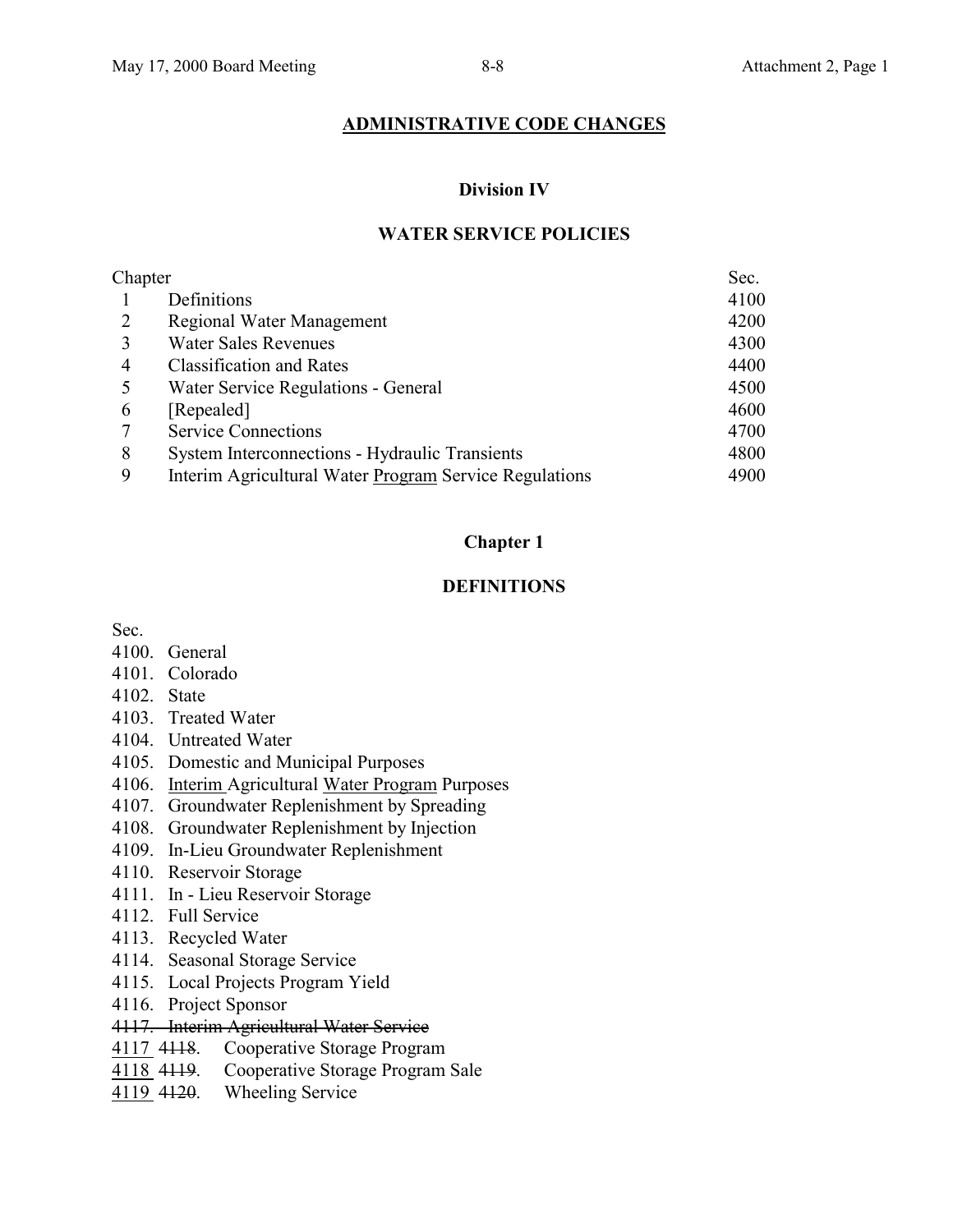## **§ 4100. General.**

The definitions in this Chapter shall govern the meaning of the terms when used in this Division.

## **§ 4101. Colorado.**

"Colorado" as a source of water shall mean water obtained by the District from the Colorado River through facilities owned by the District.

## **§ 4102. State.**

"State" as a source of water shall mean water obtained by the District from facilities of the California State Water Project.

## **§ 4103. Treated Water.**

"Treated water" shall mean water that is treated by filtration and disinfection at any District water treatment facility.

## **§ 4104. Untreated Water.**

"Untreated water" shall mean water that is not treated water.

### **§ 4105. Domestic and Municipal Purposes.**

"Domestic and municipal purposes" shall mean, but is not limited to, the use of water for all domestic, municipal, commercial, industrial, and recreational purposes. commonly, but not exclusively, served by the water supply of a city, town, or other similar population group, but shall not include water used for agricultural purposes.

# **§ 4106. Interim Agricultural Water Program Purposes.**

"Interim Agricultural Water Program purposes" shall mean the service of water pursuant to the Interim Agricultural Water Program and this Division Four which is delivered and used for the growing or raising, in conformity with recognized practices of husbandry, for the purposes of commerce, trade, or industry, or for use by public educational or correctional institutions, of agricultural, horticultural, or floricultural products, and produced (1) for human consumption or for the market, or (2) for the feeding of fowl or livestock produced for human consumption or for the market, or (3) for the feeding of fowl or livestock for the purpose of obtaining their products for human consumption or for the market, such products to be grown or raised on a parcel of land having an area of not less than one acre utilized exclusively therefor.

(a) "Interim Agricultural Water Program purposes limited to the growing of field and nursery crops and row crops" shall mean the service of water those agricultural purposes related to the growing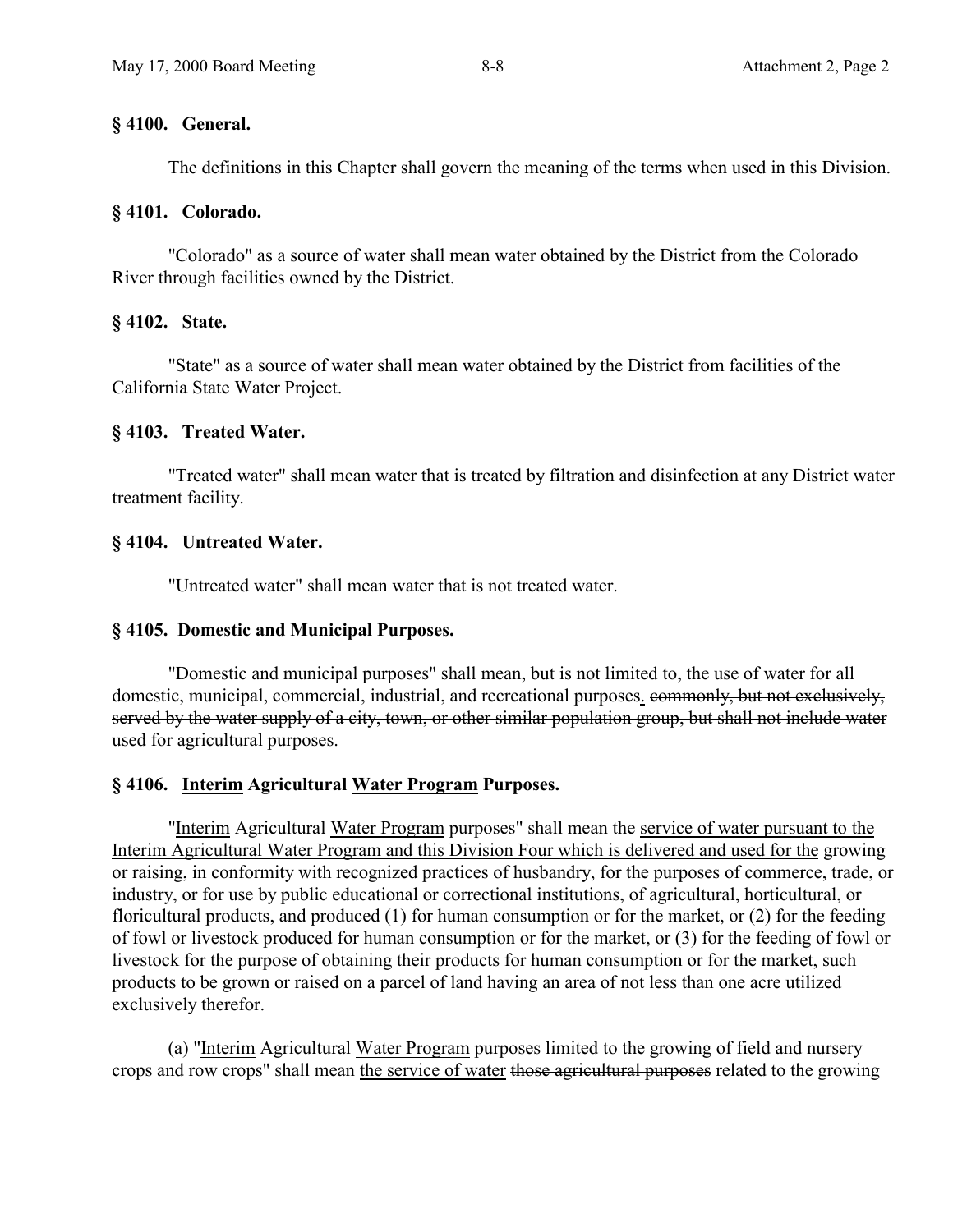of crops generally planted and harvested annually or more frequently, and other Interim Aagricultural Water Program purposes not included in the definitions of Sections 4106(b) and 4106(c).

(b) "Interim Agricultural Water Program purposes limited to the growing of trees and vines" shall mean the service of water those agricultural purposes limited to the growing of crops which are planted less frequently than annually in the expectation of long-term yield therefrom.

(c) "Interim Agricultural Water Program purposes limited to the feeding of fowl or livestock" shall mean the service of water those agricultural purposes encompassing the raising of animals for human consumption or for the market or for the purpose of obtaining their products for human consumption or for the market.

### **§ 4107. Groundwater Replenishment by Spreading.**

"Groundwater replenishment by spreading" shall mean the act of spreading or causing to be spread, water for the purpose of replenishing natural groundwater basins, without regard to subsequent use of the water.

#### **§ 4108. Groundwater Replenishment by Injection.**

"Groundwater replenishment by injection" shall mean the act of injecting or causing to be injected, water for the purpose of replenishing natural groundwater basins.

(a) "Direct Replenishment by Injection" shall mean groundwater replenishment that results from the act of injecting without regard to subsequent use of the water.

(b) "Seasonal Shift by Injection" shall mean groundwater replenishment that results from the act of injecting and is subject to the measurements as described in Section 4514 of this Division.

(c) "Seawater barrier groundwater replenishment" shall mean groundwater replenishment having as a principal purpose the injection of water for the purpose of maintaining groundwater barriers designed and intended to avoid the contamination of groundwater storage basins by the intrusion of seawater.

## **§ 4109. In-Lieu Groundwater Replenishment.**

"In-lieu groundwater replenishment" shall mean maintenance or replenishment of water supplies in groundwater basins by reduction or elimination of extraction therefrom through the substitution of deliveries of water to consumers from surface distribution facilities in lieu of such extraction.

#### **§ 4110. Reservoir Storage.**

"Reservoir storage" shall mean the act of storing water in surface reservoirs by delivering water directly into a reservoir.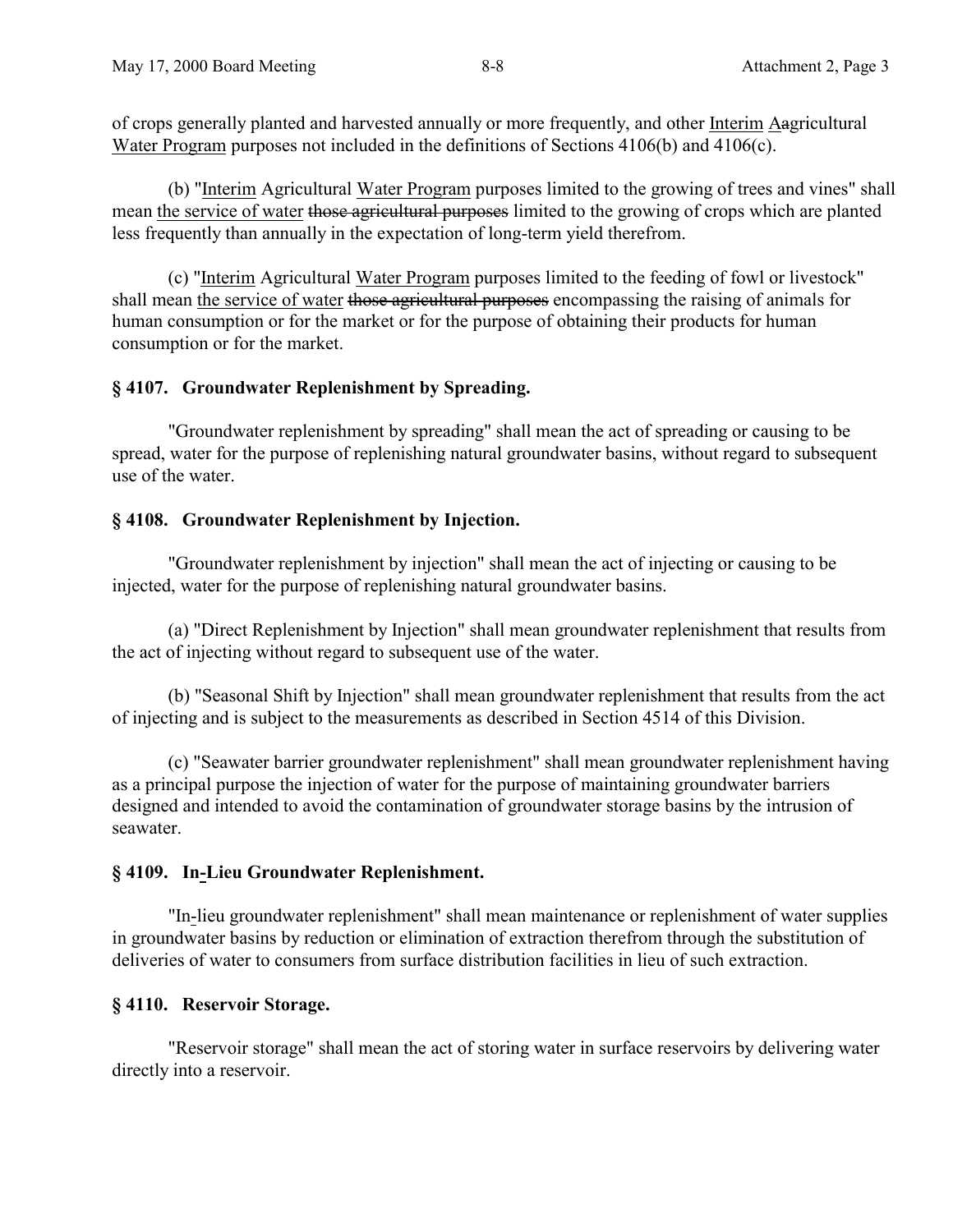### **§ 4111. In-Lieu Reservoir Storage.**

"In-Lieu Reservoir Storage" shall mean the act of storing water in surface reservoirs by reducing or eliminating local supply outflow, through substitution of deliveries of water to consumers from surface distribution facilities in lieu of such withdrawals, thus conserving storage acquired from local sources.

## **§ 4112. Full Service.**

"Full service" shall mean service of water that does not meet the criteria for other classes of service or special programs as defined in this Division and is not subject to reduction or interruption except by application of the preferential rights referred to in Section 135 of the Metropolitan Water District Act.

## **§ 4113. Recycled Water.**

"Recycled water," which is sometimes referred to as subpotable water, is water that does not meet criteria established by the State Department of Health Services for domestic use, and shall mean wastewater which has been collected in a sanitary sewer system and treated within a water reclamation plant, or untreated low quality water extracted from groundwater basins, both types of water being suitable for selected nonpotable uses.

### **§ 4114. Seasonal Storage Service.**

"Seasonal Storage service" shall mean service of water for groundwater replenishment by spreading or injecting, in-lieu groundwater replenishment, in-lieu reservoir storage, or for direct reservoir storage. Such service shall be governed by the provisions of Section 4514.

# **§ 4115. Local Projects Program Yield.**

"Local Projects Program Yield" shall mean recycled water developed by a project in the District's Local Projects Program which is available for purchase by the District, and which can be resold by the District to meet a demand on the District for all beneficial uses.

### **§ 4116. Project Sponsor.**

"Project Sponsor" shall mean a public agency that owns and operates, or proposes to own and operate, a project that will produce Local Project Program Yield.

### **§ 4117. Interim Agricultural Water Service.**

 "Interim Agricultural Water Service" shall mean service of water for agricultural purposes, as defined in Section 4106, pursuant to the Interim Agricultural Water Program and the provisions of Chapter 9 of this Division IV.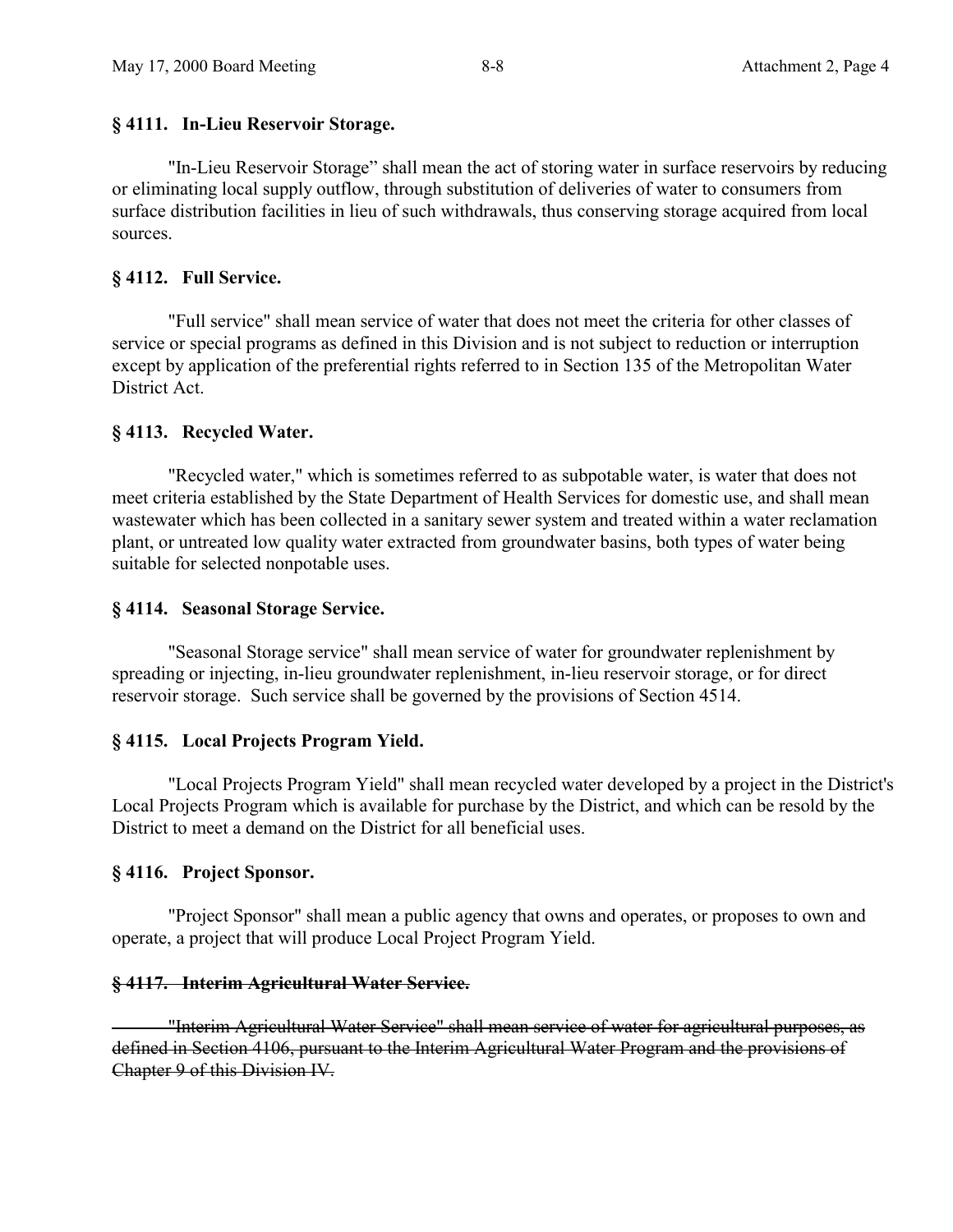# **§ 4117 4118. Cooperative Storage Program.**

"Cooperative Storage Program" shall mean the program that provides a means for coordinating the District's carryover storage needs with storage capacity available to member public agencies, on the basis that the stored water will eventually be released to respective participating member public agencies pursuant to the regulations provided by Section 4517.

# **§ 4118 4119. Cooperative Storage Program Sale.**

"Cooperative Storage Program Sale" shall describe the transaction that occurs at the time a water delivery is made by the District under the Cooperative Storage Program. That delivery is deemed a sale to the receiving member public agency when delivered to it for storage, with payment to the District deferred as provided in subsection 4517(i). For administrative record keeping purposes, such a transaction will be recorded as an advance delivery until invoiced as a sale by the District at the time of release.

# **§ 4119 4120. Wheeling Service.**

"Wheeling Service" shall mean the use of Metropolitan's facilities, including its rights to use State Water Project facilities, to transport water not owned or controlled by Metropolitan to its member public agencies, in transactions entered into by Metropolitan for a period of up to one year.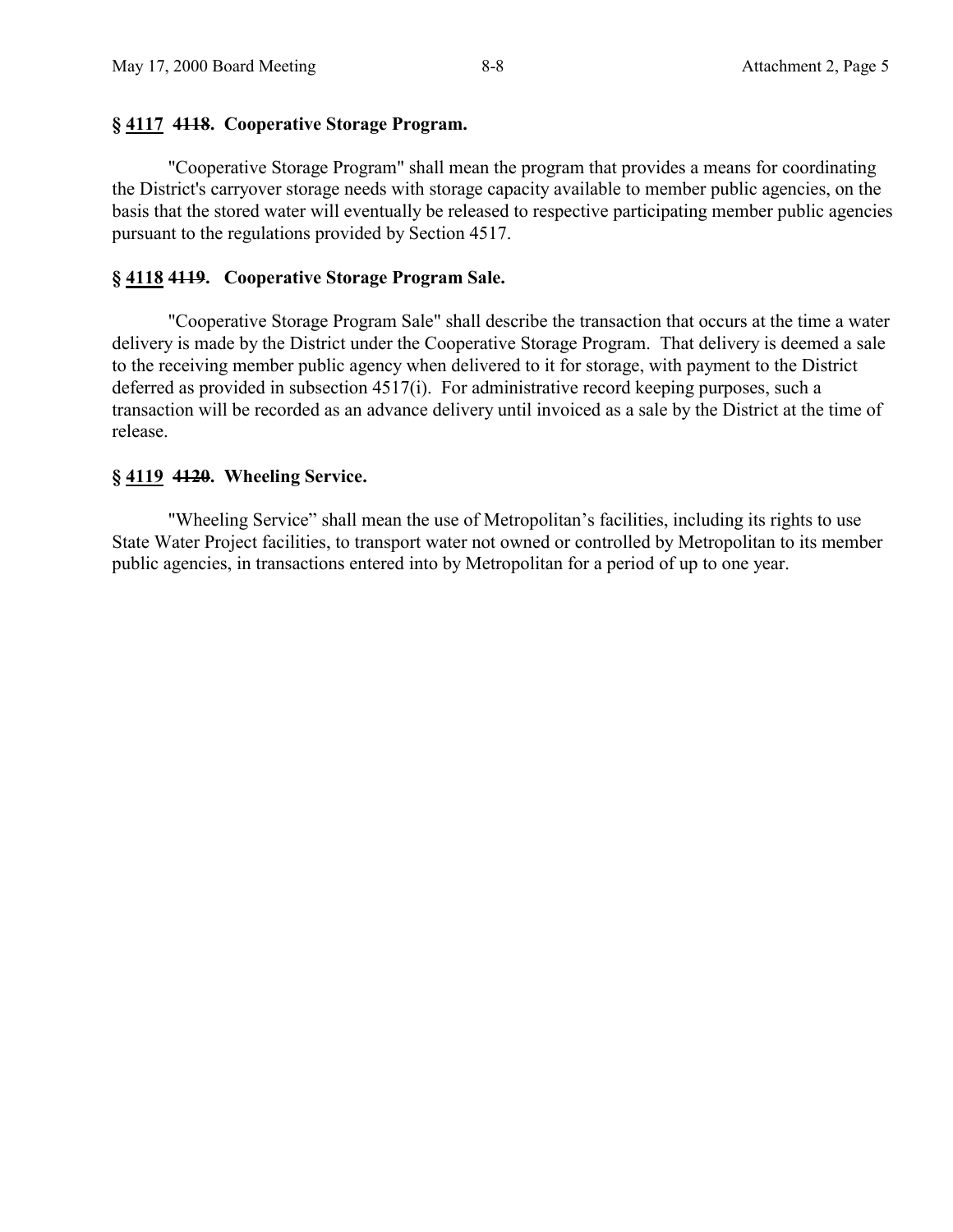## **Chapter 4**

## **CLASSIFICATION AND RATES**

Sec.

- 4400. Basic Statement
- 4401. Rates
- 4402. Readiness-to-Serve Charge
- 4403. New Demand Charge
- 4404. Connection Maintenance Charge
- 4405. Wheeling Service

## **§ 4400. Basic Statement.**

The rates and charges set forth herein, so far as practicable, shall result in revenue to meet the obligations set forth in Section 134 of the Metropolitan Water District Act.

### **§ 4401. Rates.**

(a) The rates per acre-foot for water sold and delivered for each class of service on order of any member public agency for use therein shall be as follows:

(1) For Full Service (All water delivered that does not meet criteria for other classes of service or special programs as defined in this Division.)

| <b>Effective Date</b> | Untreated Water | <b>Treated Water</b> |
|-----------------------|-----------------|----------------------|
|                       |                 |                      |
| 1/1/99                | \$349.00        | \$431.00             |
| 1/1/00                | \$349.00        | \$431.00             |

(2) For Seasonal Storage Service (All water delivered in accordance with the Seasonal Storage Service Program as described in this Division and the most current User Handbook for Seasonal Storage Service.)

| <b>Effective Date</b> |                          | <b>Untreated Water</b> | <b>Treated Water</b> |
|-----------------------|--------------------------|------------------------|----------------------|
|                       |                          |                        |                      |
| 1/1/99                | (Long-term)              | \$233.00               | \$290.00             |
| 1/1/99                | (Shift)                  | \$255.00               | \$312.00             |
| 1/1/00                | $(Long-term)$            | \$233.00               | \$290.00             |
| 1/1/00                | (Shift)                  | \$266.00               | \$323.00             |
|                       | (3) For Recycled Service |                        |                      |
|                       | <b>Effective Date</b>    | Rate                   |                      |
|                       | 1/1/99                   |                        | \$113.00             |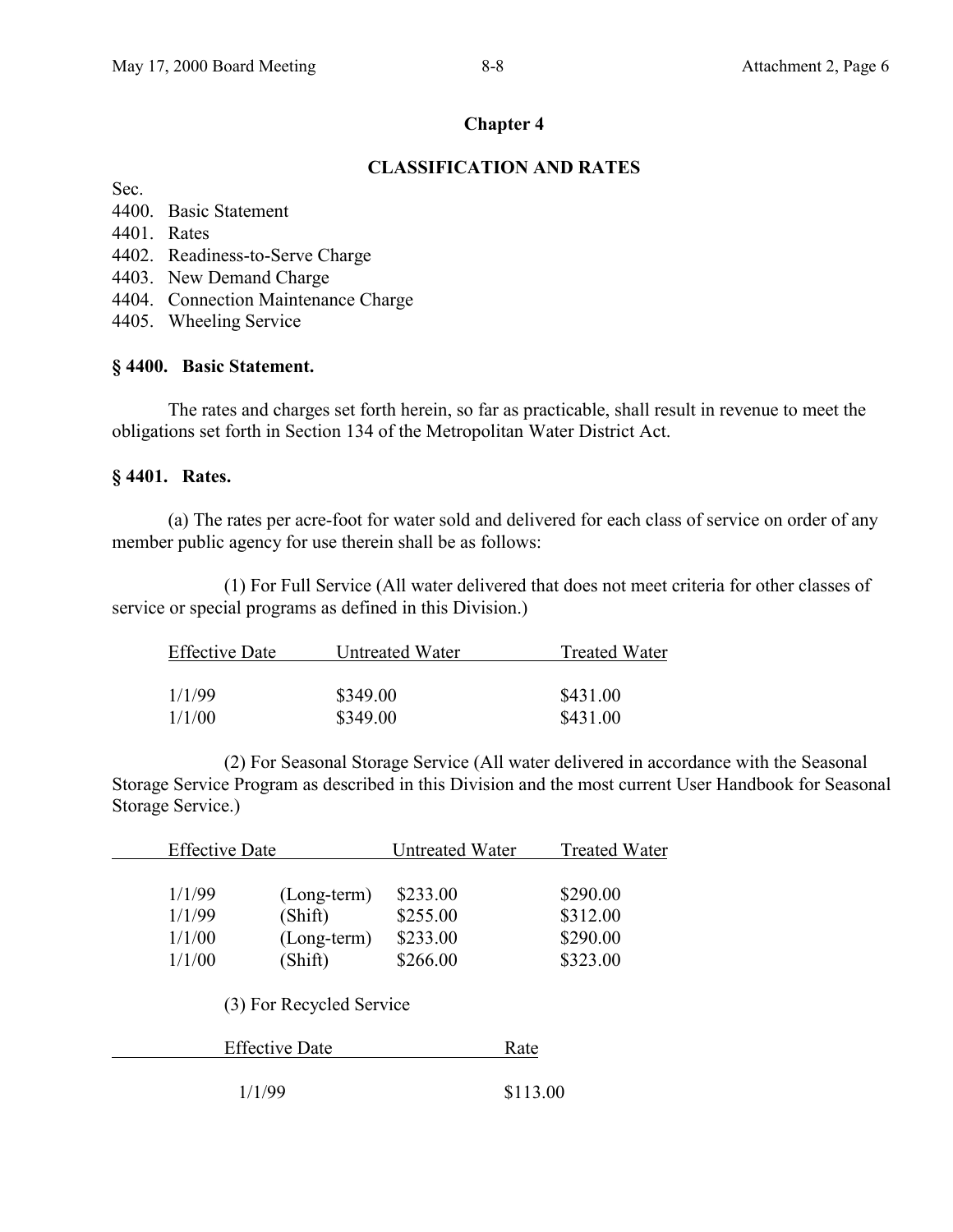| 1/1/00                |                                                    | \$113.00             |
|-----------------------|----------------------------------------------------|----------------------|
|                       | (4) For Interim Agricultural Water Program Service |                      |
| <b>Effective Date</b> | Untreated Water                                    | <b>Treated Water</b> |
| 1/1/99                | \$236.00                                           | \$294.00             |
| 1/1/00                | \$236.00                                           | \$294.00             |
|                       | (5) For Wheeling Service                           |                      |
| <b>Effective Date</b> | Firm                                               | Non-Firm             |
|                       |                                                    |                      |
| 1/15/97               | \$262.00                                           | \$141.00             |
| 7/1/97                | \$262.00                                           | \$141.00             |
| 1/1/98                | \$262.00                                           | \$141.00             |

(b) The Connection Maintenance Charge is \$50/cfs of connected capacity per month, not to exceed a maximum charge per connection of \$5,000 per month.

(c) The rates for water established by Section 4401(a) shall not apply to water sold and delivered by the District to any purchaser other than a member public agency; and said rates for water shall not apply to water sold and delivered by the District for any use outside the District, or to water sold and delivered by the District for any use within the District in substitution for water used outside the District, regardless of whether or not such water be purchased by, or delivered pursuant to the order of, any member public agency; but such water shall be sold and delivered pursuant to such contract and upon such terms and conditions as the Board shall authorize and determine for each such transaction.

### **§ 4402. Readiness-to-Serve Charge.**

(a) The readiness-to-serve charge shall be set by the Board from time to time to recover the principal and interest payments on non-tax supported debt service that has been or will be issued to fund capital improvements necessary to meet the continuing reliability and water quality needs associated with current demand. The readiness-to-serve charge will be allocated among the member public agencies in proportion to the rolling average of Metropolitan water sales in acre feet to each member public agency.

(b) In no event shall any member public agency's readiness-to-serve charge be based on less than the following minimum sales (in acre-feet) for each member public agency:

|                       | Minimum Readiness-  |
|-----------------------|---------------------|
| Member Public Agency  | To-Serve Sales (AF) |
| City of Anaheim       | 8,386.9             |
| City of Beverly Hills | 6,393.2             |
| City of Burbank       | 9,790.4             |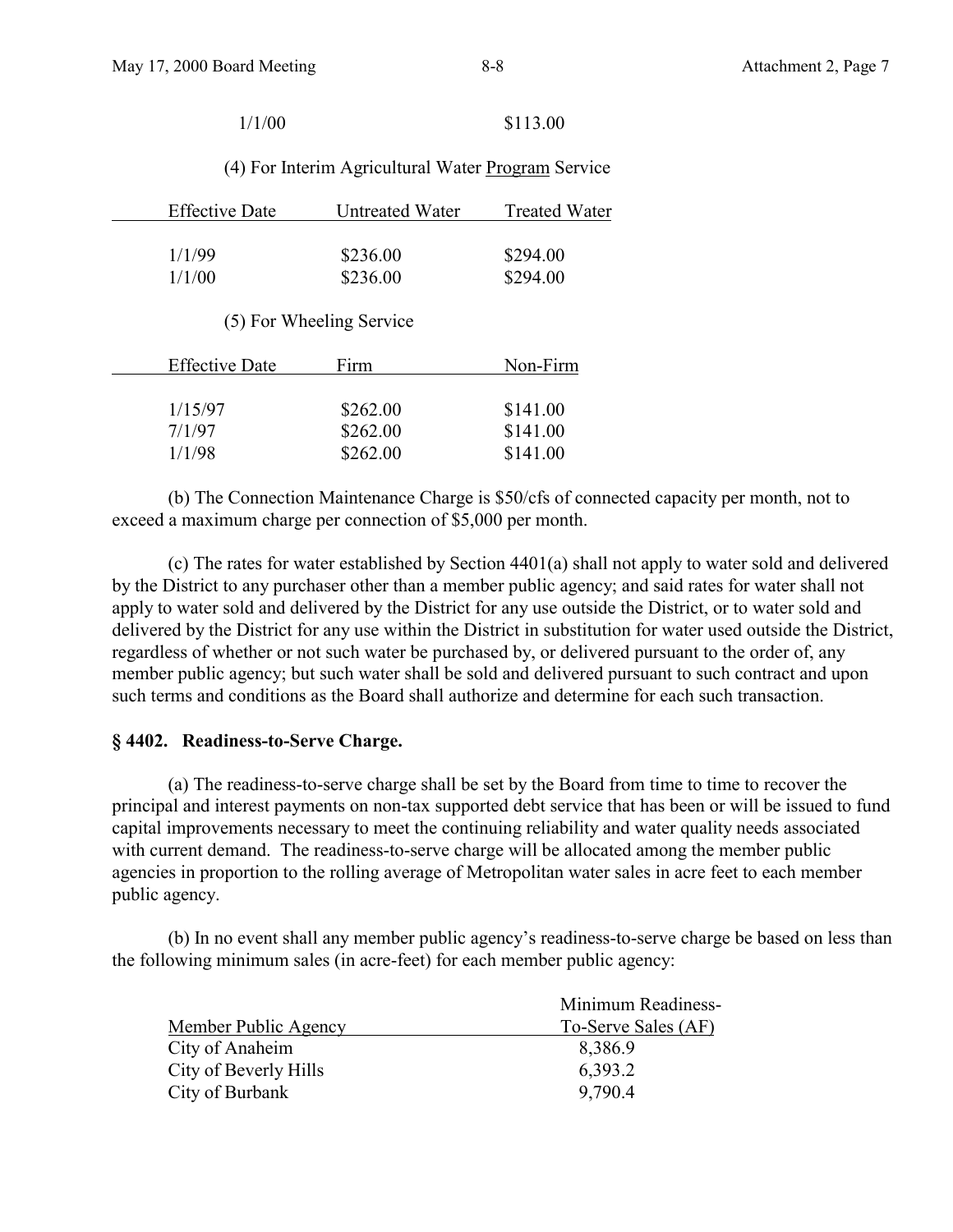| Calleguas MWD                       | 43,534.3  |
|-------------------------------------|-----------|
| <b>Central Basin MWD</b>            | 32,130.0  |
| Chino Basin MWD                     | 15,200.9  |
| Coastal MWD                         | 19,457.5  |
| City of Compton                     | 2,512.9   |
| Eastern MWD                         | 24,810.5  |
| <b>Foothill MWD</b>                 | 3,920.4   |
| City of Fullerton                   | 3,834.4   |
| City of Glendale                    | 13,228.0  |
| Las Virgenes MWD                    | 8,796.2   |
| City of Long Beach                  | 18,902.9  |
| City of Los Angeles                 | 113,942.2 |
| <b>MWD</b> of Orange County         | 79,695.8  |
| City of Pasadena                    | 5,083.2   |
| San Diego CWA                       | 203,910.3 |
| City of San Fernando                | 105.4     |
| City of San Marino                  | 663.5     |
| City of Santa Ana                   | 6,072.6   |
| City of Santa Monica                | 2,508.6   |
| Three Valleys MWD                   | 28,908.1  |
| City of Torrance                    | 10,155.7  |
| <b>Upper San Gabriel Valley MWD</b> | 4,462.6   |
| West Basin MWD                      | 74,669.7  |
| Western MWD of Riverside Co.        | 27,033.7  |
| TOTAL                               | 768,109.6 |

(c) Deliveries of Metropolitan water which are in excess of a member public agency's new demand charge base will not be used in calculating such member public agency's readiness-to-serve charge.

(d) The readiness-to-serve charge shall be due monthly, quarterly or semiannually, as agreed upon by Metropolitan and the member public agency. If a standby charge is collected on behalf of a member public agency, the member public agency will be credited for the amount of net collections. This charge is subject to the provisions of Sections 4507 and 4508.

(e) The General Manager shall establish and make available to member public agencies procedures for administration of the readiness-to-serve charge, including filing and consideration of applications for reconsideration of their respective readiness-to-serve charge. The General Manager shall review any applications for reconsideration submitted in a timely manner. The General Manager shall also establish reasonable procedures for the filing of appeals from his determination.

#### **§ 4403. New Demand Charge.**

(a) The new demand charge shall be set by the Board from time to time to recover the capital costs associated with meeting new demands on Metropolitan's system.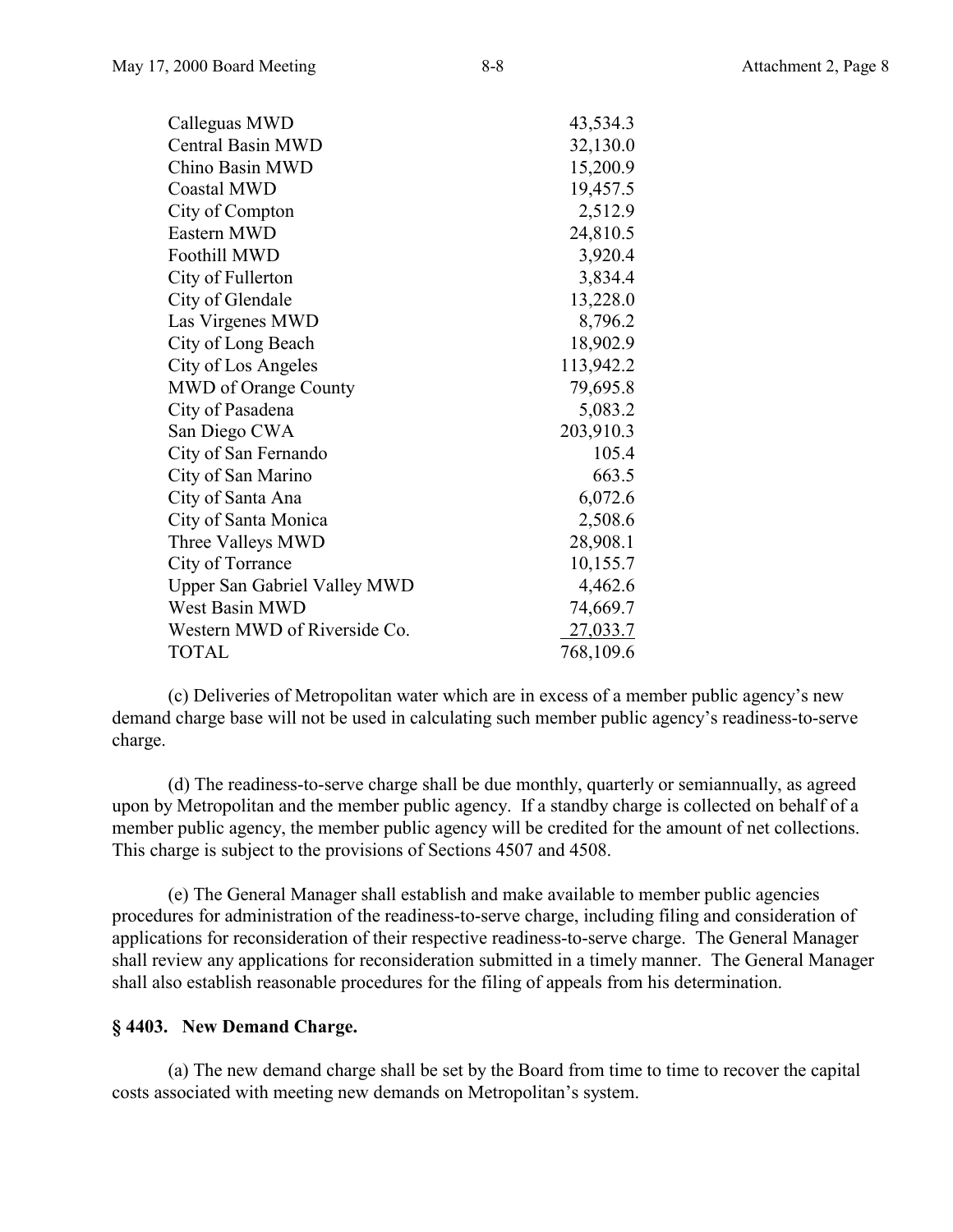| <b>Base Amount (AF)</b> |
|-------------------------|
| 24,944                  |
| 13,614                  |
| 20,446                  |
| 99,025                  |
| 120,257                 |
| 76,265                  |
| 42,243                  |
| 5,206                   |
| 55,603                  |
| 9,610                   |
| 12,253                  |
| 26,456                  |
| 18,525                  |
| 42,539                  |
| 358,128                 |
| 242,576                 |
| 22,638                  |
| 559,220                 |
| 903                     |
| 1,327                   |
| 15,840                  |
| 8,889                   |
| 69,664                  |
| 20,311                  |
| 71,899                  |
| 167,634                 |
| 78,260                  |
| 2,184,095               |
|                         |

(b) Each member public agency's new demand charge base (in acre-feet) is established as follows:

(c) Beginning with fiscal year 1995-96, a new demand charge will be incurred upon Metropolitan's determination that a member public agency's historic average deliveries of water have exceeded such member public agency's new demand charge base. Upon payment of any new demand charge by a member public agency, that member public agency's new demand charge base will be increased by an amount equal to the quantity of water on which the new demand charge was paid.

(d) Deliveries of Metropolitan water which are in excess of a member public agency's new demand charge base, as shown in Section 4403(b), will not be used in calculating such member public agency's readiness-to-serve charge.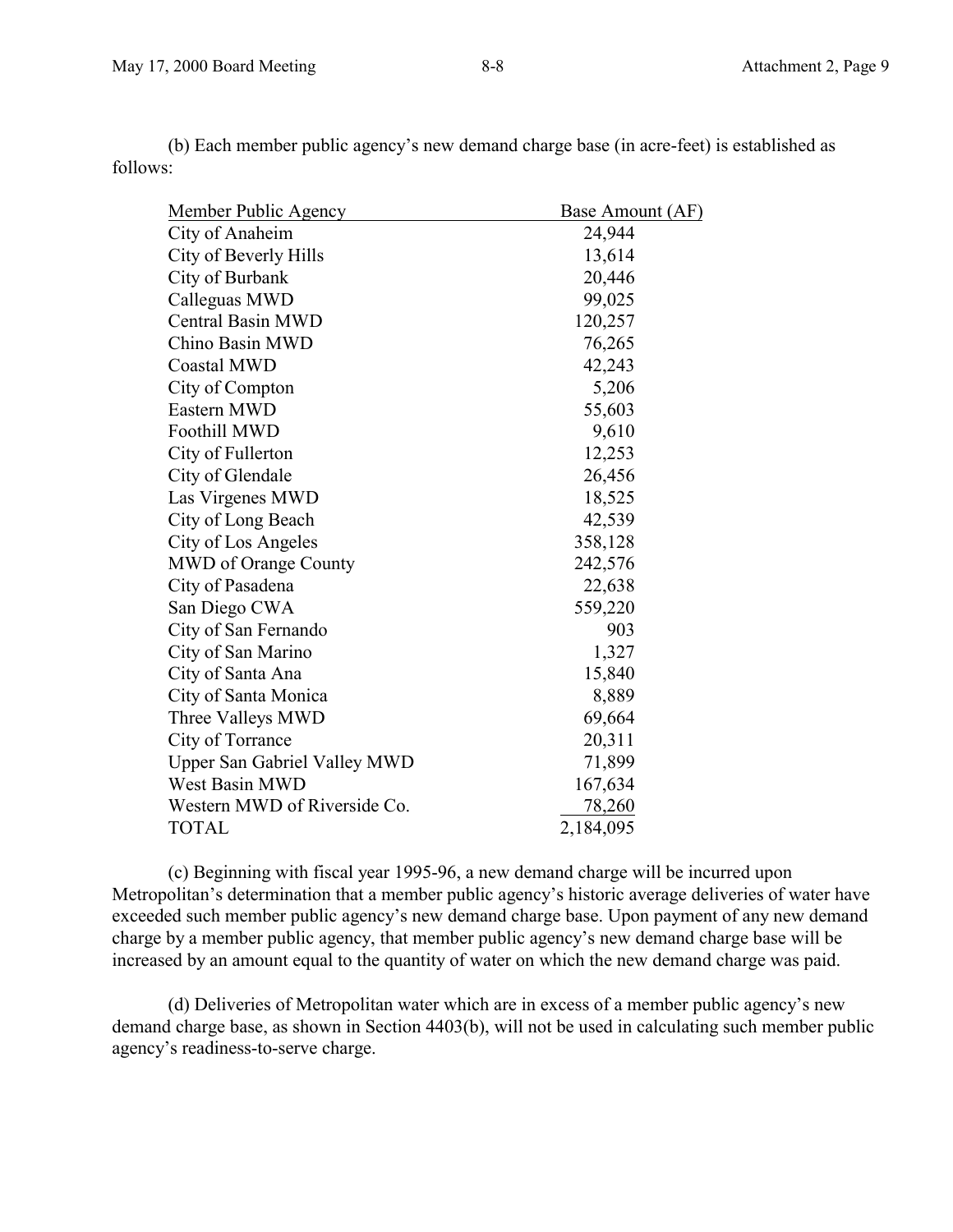(e) The new demand charge may be remitted over a period of up to 15 years, including an interest charge, and is subject to the provisions of Sections 4507 and 4508. The interest charge will be based on Metropolitan's weighted average cost of debt at the time the new demand charge is determined, as shown in the most recent Annual Financial Report.

(f) The General Manager shall establish and make available to member public agencies procedures for administration of the new demand charge, including filing and consideration of applications for reconsideration of their respective new demand charge. The General Manager shall review any applications for reconsideration submitted in a timely manner. The General Manager shall also establish reasonable procedures for the filing of appeals from his determination.

### **§ 4404. Connection Maintenance Charge.**

(a) The connection maintenance charge shall be due monthly, and is subject to the provisions of Sections 4507 and 4508.

(b) For purposes of Section 4401(b), connected capacity shall mean the peak week average flow through each connection, measured in cubic foot per second (cfs), during the five-year period immediately preceding the beginning of the current fiscal year, but in no case will connected capacity be less than 10% of the rated capacity and not more than the rated capacity of the meter.

> (1) Peak week shall mean the meter reading period with the highest average flows; the meter reading period is the time interval between two consecutive meter readings.

(2) Flows will be rounded up to the nearest .5 cfs.

(c) The General Manager shall establish and make available to member public agencies procedures for administration of the connection maintenance charge, including filing and consideration of applications for reconsideration of their respective connection maintenance charge. The General Manager shall review any applications for reconsideration submitted in a timely manner. The General Manager shall also establish reasonable procedures for the filing of appeals from his determination.

# **§ 4405. Wheeling Service.**

(a) Subject to the General Manager's determination of available capacity, Metropolitan will offer "firm" wheeling service, with reliability on the same basis as noninterruptible water service, and "nonfirm", interruptible wheeling service, which will be on an "as available" basis. The non-firm rate is established for the movement of non-Metropolitan water in order to meet long-term storage requirements that benefit the Metropolitan service area, and the calculation of the non-firm wheeling rates appropriately reflects the cost of providing this interruptible class of service. The determination whether there is unused capacity in Metropolitan's conveyance system, and in particular facilities of the conveyance system, shall be made by the General Manager on a case-by-case basis in response to particular requests for wheeling.

(b) The rates for wheeling service shall be as set forth in Section 4401. The wheeling rates shall be reduced to reflect the regional water supply benefits provided to Metropolitan's service area, if any,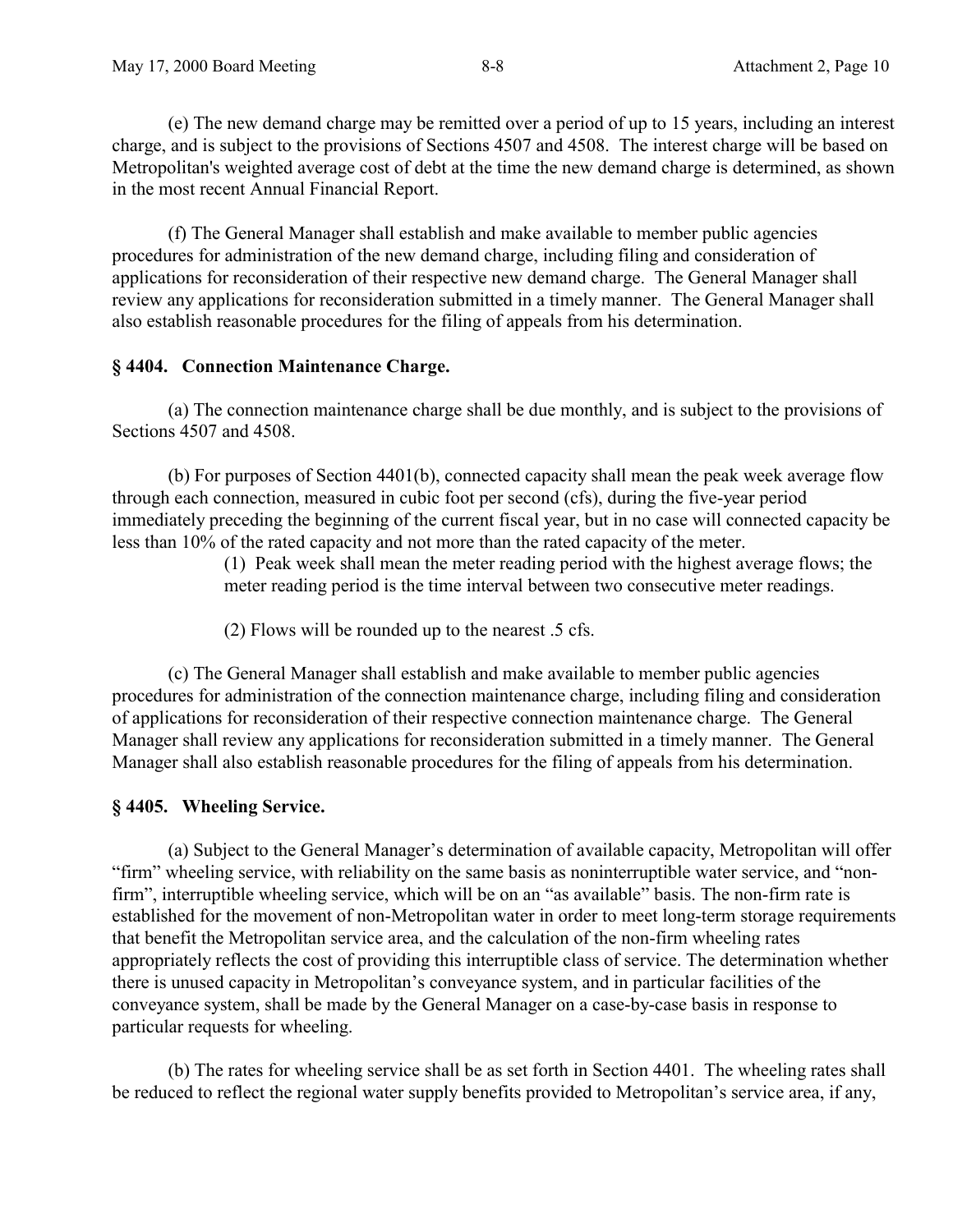on a case- by-case basis in response to a particular wheeling transaction. The regional benefits, if any, shall be calculated by Metropolitan in the same manner as such benefits are calculated for use in the Local Projects and Groundwater Recovery Program.

(c) The rates for wheeling service set forth in Section 4401 shall apply only to wheeling by member agencies in non-shortage periods. The rates for wheeling by member agencies during shortage periods, or for non-member agencies, shall be established by the Board on a case-by-case basis in response to specific requests for wheeling.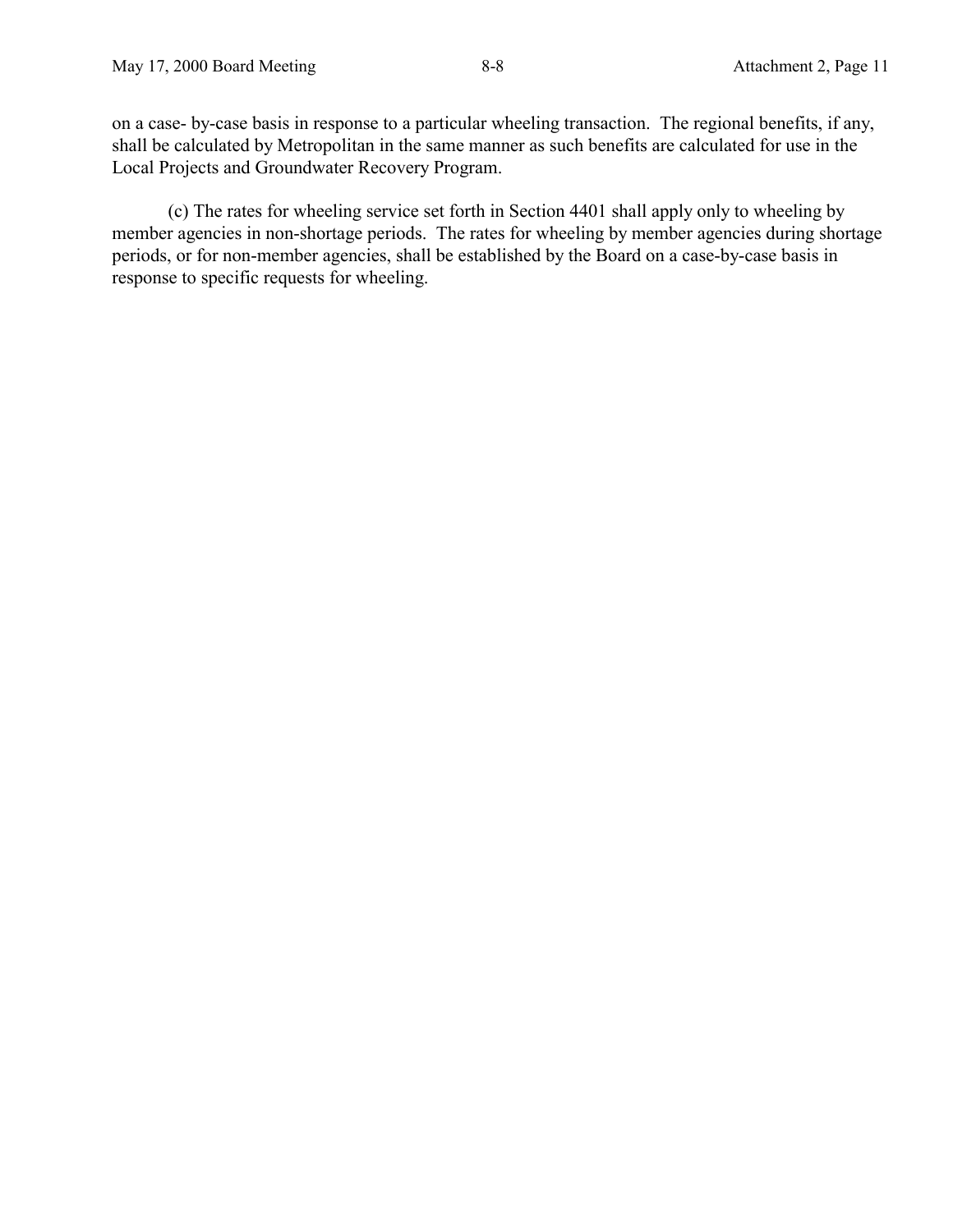# **Chapter 5**

## **WATER SERVICE REGULATIONS - GENERAL**

Sec.

- 4500. Adoption of Regulations
- 4501. Obligation to Pay for Water Delivered
- 4502. Liability and Indemnification
- 4503. Suspension of Deliveries
- 4504. Rates of Flow
- 4505. Estimates of Water Requirements and Schedules of Deliveries
- 4506. Metering of Water
- 4507. Billing and Payment for Water Deliveries
- 4508. Additional Payment and Reporting in the Event of Delinquency in Payment for Water
- 4509. Water Restricted to Use Within the District
- 4510. Application of Regulations
- 4511. Notices
- 4512. Sales Subject to System and Water Availability
- 4513. Equal Opportunity Requirements
- 4514. Seasonal Storage Service
- [4515. Repealed]
- 4516. Local Projects Program
- 4517. Cooperative Storage Program

# **§ 4500. Adoption of Regulations.**

Subject to all applicable provisions of the Metropolitan Water District Act, as said Act may be amended from time to time, the following regulations shall govern the service of water by the District.

# **§ 4501. Obligation to Pay for Water Delivered.**

(a) All water delivered through any service connection to a member public agency for use within the member public agency shall be supplied in accordance with the provisions of the Metropolitan Water District Act and the rules and regulations of the District governing such service, as set forth in Chapter 5 and Chapter 9. The District shall bill the member public agency for all water delivered through the service connection, and the member public agency shall pay the District for all water so delivered at the rate or rates and within the period from time to time fixed by the Board.

(b) In the event that any member public agency shall request in writing a delivery of water directly by the District into any distribution system owned by some other agency which serves water within the corporate area of the member public agency, the member public agency shall be obligated to pay the District for all water so delivered at the rates and under the conditions from time to time fixed by the Board; and such delivery into such other system shall constitute delivery to such member public agency for the purpose of these regulations.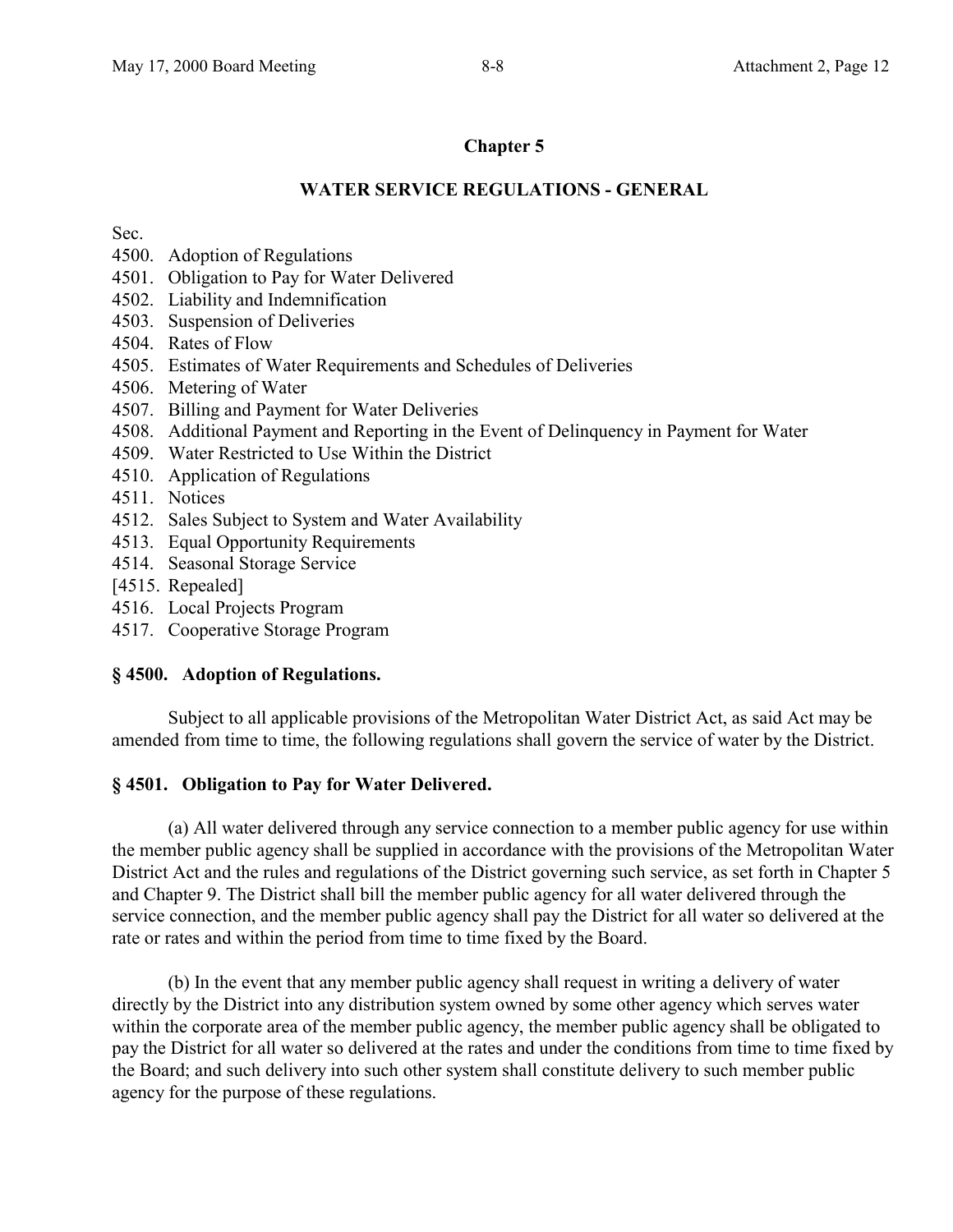(c) Member public agency system losses of District-supplied water are losses that are inherent in the operation of a water distribution system. These include losses occasioned by evaporation, seepage, spillage, leakage, pipeline failure, or system testing. Such losses shall be charged to a member public agency in direct proportion to the classes of service in which they occur and at the rates prescribed in Section 4401 for water sold and delivered for each such class of service. Such system losses shall not affect a member public agency's obligation to sustain an interruption or reduction in the delivery of water as set forth in this Code Section 4905.

#### **§ 4502. Liability and Indemnification.**

Neither the District nor any of its officers, agents, or employees shall be liable for the control, carriage, handling, use, disposal, or distribution of water supplied by the District to a member public agency after such water has been delivered to such member public agency; nor for claim of damage of any nature whatsoever, including but not limited to property damage, personal injury or death, arising out of or connected with the control, carriage, handling, use, disposal, or distribution of such water beyond the point of such delivery; and the member public agency shall indemnify and hold harmless the District and its officers, agents, and employees from any such damages or claims of damages, and shall reimburse the District for costs of repair of the District's facilities and other damages resulting from the operations of the member public agency. Neither the member public agency nor any of its officers, agents, or employees shall be liable for the control, carriage, handling, use, disposal, or distribution of water prior to such water being delivered to the member public agency; nor for claim of damage of any nature whatsoever, including but not limited to property damage, personal injury or death, arising out of or connected with the control, carriage, handling, use, disposal, or distribution of such water prior to its delivery to such member public agency, excepting, however, claims by the District for costs of repair to the District's facilities and other damages resulting from the operations of the member public agency; and the District shall indemnify and hold harmless the member public agency and its officers, agents, and employees from any such damages or claims of damages, except claims by the District for costs of repair of the District's facilities and other damages resulting from the operations of the member public agency.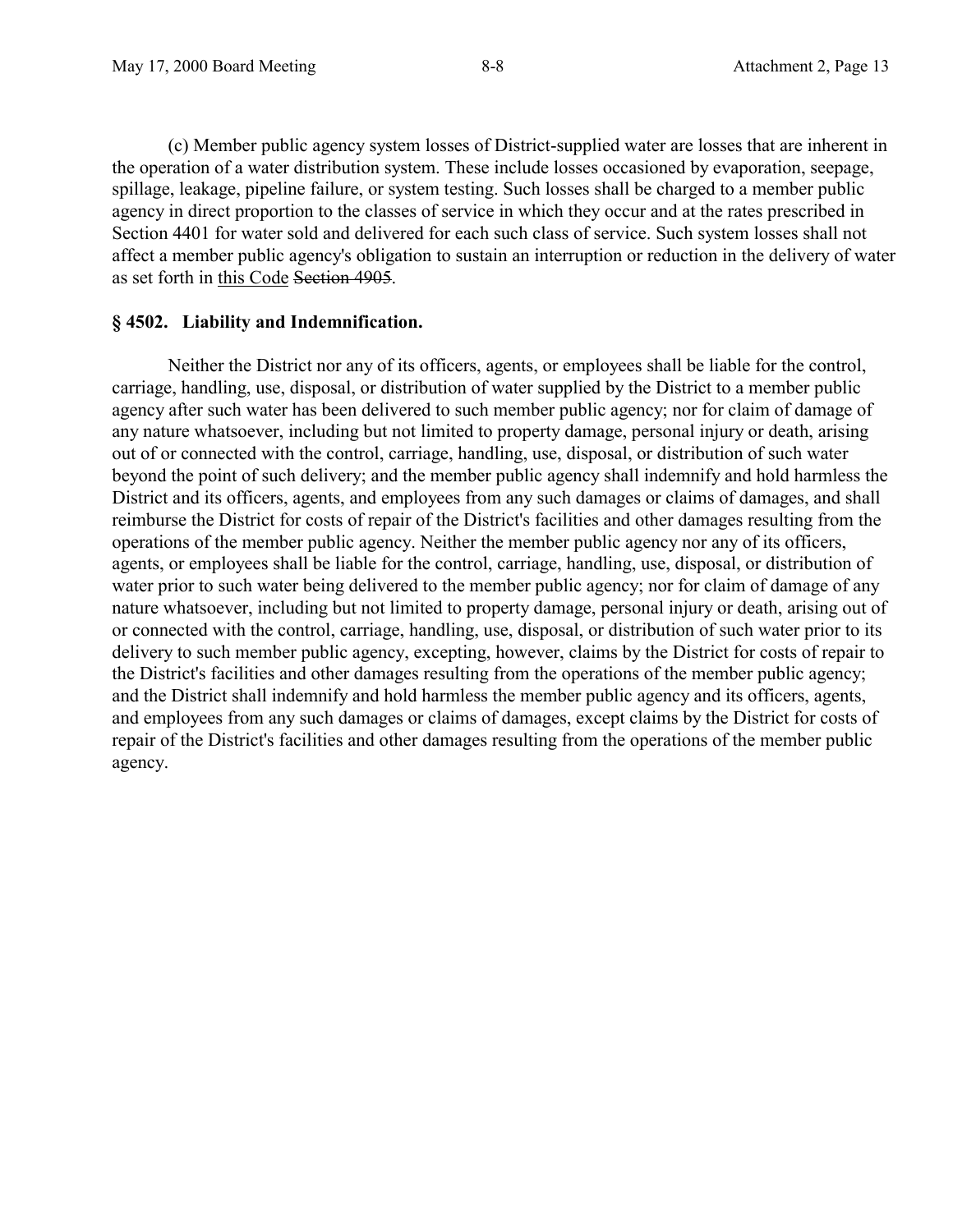#### **§ 4503. Suspension of Deliveries.**

Whenever repairs or maintenance of the District's system, in the opinion of the General Manager of the District, shall require suspension of delivery of water at any point or points, such delivery may be suspended without liability on the part of the District; provided, that except in cases of emergency, as determined by the General Manager, notice of such suspension of service shall be given to the affected member public agency in advance of such suspension.

Each member agency should have a seven-day supply of water in case of an interruption in Metropolitan deliveries. Except in cases of emergency, the District will notice long term (over seven days) shutdowns at least one year in advance and produce a shutdown schedule in September for shutdowns less than seven days.

Seasonal Storage Service certifications will be adjusted for the reduction of credits that are accrued due to shutdowns that are greater than seven days. No adjustments will be made for shutdowns seven days or less unless the member agency provides a service to the District by serving another member agency in-lieu of District deliveries during a shutdown even if the shutdown is seven days or less.

#### **§ 4504. Rates of Flow.**

(a) Within any 24-hour period, changes in rate of flow through any service connection serving a member public agency will be limited to ten (10) percent above and below the previous 24-hour average rate of flow except when a specific request for a change in rate that would exceed such limitations has been made to the District; such requests (1) shall be made at least 6 hours in advance of the time such change is to be made; (2) shall be approved by the General Manager only if in his judgment the change would not adversely affect the District's ability to apportion available water equitably. The General Manager is hereby authorized to reduce the maximum obtainable rate of flow at any service connection where this regulation is being violated and in the event the capacity of the distribution system is insufficient to accommodate the above mentioned daily fluctuations in delivery rate, the General Manager shall regulate the rates of flow at any or all service connections so as to assure equitable service to all agencies. However, the District will endeavor to meet all reasonable demands for service so long as comparable service can be provided to all member public agencies being served from a related section of the District's distribution system.

(b) When flow through a service connection serving a member public agency is reduced below ten (10) percent of the requested or actual maximum design capacity of the meter, whichever is less, at that connection during a period when the service connection turnout valve is in the open position, the member public agency will be charged as though a flow equaling ten (10) percent of the capacity of such meter were being delivered, as determined by the General Manager, unless the District has been advised by the member public agency that no deliveries are required at that connection for a specified period. This Section 4504(b) shall not apply to those service connections which are not connected to pressure pipelines of the District or to those service connections being operated intermittently in a manner determined by the General Manager to be of benefit to the District under conditions such that when flow does occur at these service connections it exceeds ten (10) percent of the meter capacity. The General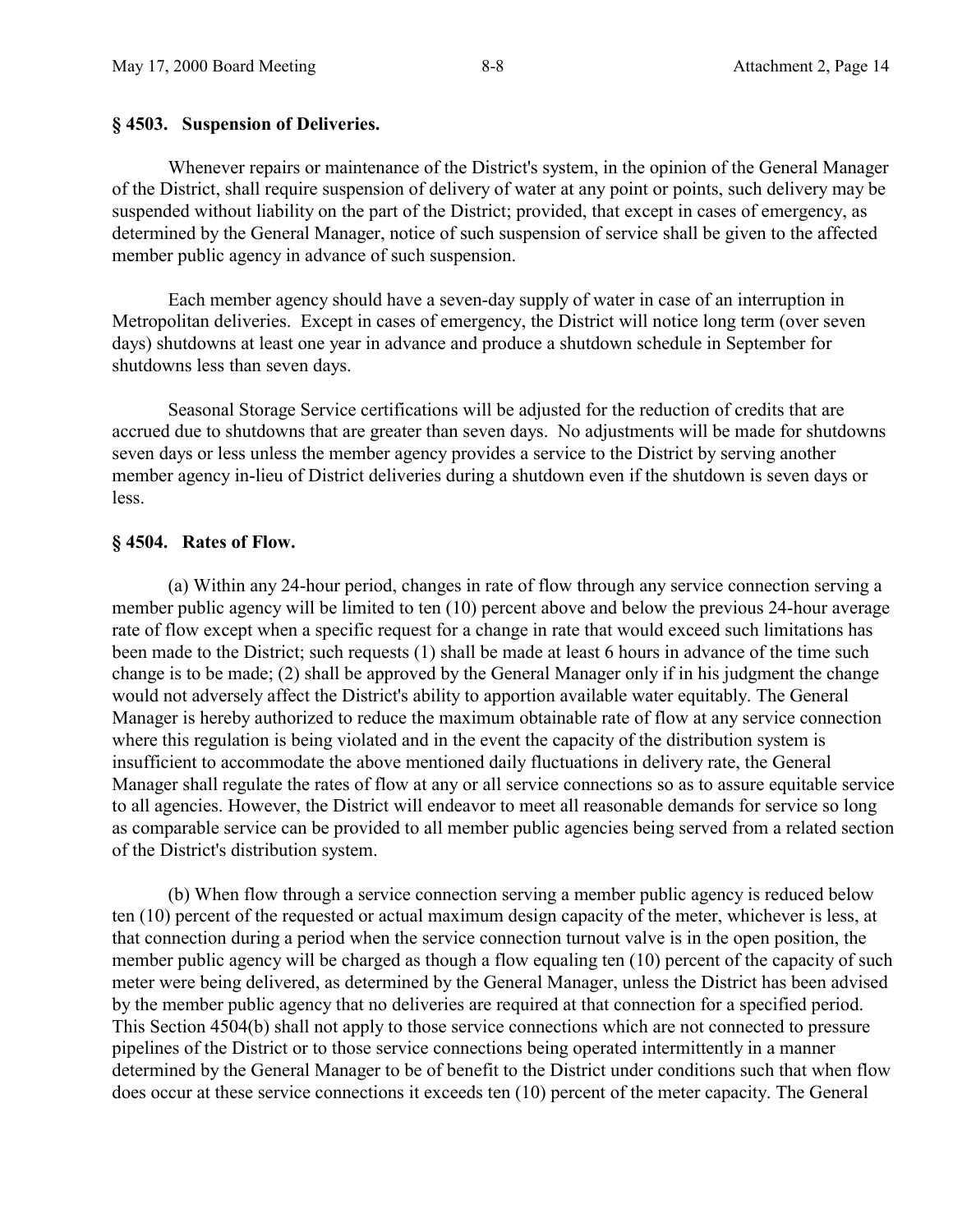Manager shall have the power to waive the requirements of this Section 4504(b), with respect to any meter where the agency served by the meter is doing everything within its capability, as determined by the General Manager, to adjust its facilities and operations so as to be able to take delivery at rates of flow not less than ten (10) percent of the requested or actual maximum design capacity of the meter, whichever is less, at that connection during a period when the service connection turnout valve is in the open position.

(c) When flow through a service connection serving a member public agency is increased above the actual maximum design capacity of the meter, the member public agency will be charged as though a flow equaling one hundred and twenty-five (125) percent of the capacity of such meter were being delivered, as determined by the General Manager.

(d) The General Manager shall have the power to waive the provisions of Sections 4504(a), 4504(b) and 4504(c) for a specified period with respect to any service connection if in his judgment such a waiver will serve to accomplish the current objectives of the District and will not adversely affect the operation of the District's distribution system or impair its ability to provide service to all member public agencies.

# **§ 4505. Estimates of Water Requirements and Schedules of Deliveries.**

(a) General. - Before April 1 of each year, each member public agency shall furnish the District, in form provided by the District, with an estimate of the amounts of water to be furnished to such member public agency by the District. These estimates will be used by the District in planning the construction needed to complete the District's ultimate aqueduct and distribution system; in planning the future operation of such system; and in preparing notices for submission to the State Department of Water Resources which will be used by the State to order power for pumping on the State Water Project.

(b) Contents of Estimates

(1) Each estimate furnished by a member public agency pursuant to Section 4505(a) shall contain, as a minimum, for each service connection and for each month of the year beginning with the succeeding July 1, and for the entire member public agency for each month of the succeeding four years, the following information:

(i) The quantity of water to be delivered by Metropolitan to the member public agency in full service.

(ii) The quantity of water to be delivered by Metropolitan to the member public agency in Iinterim Aagricultural Wwater Program service.

(iii) The quantity of water to be delivered by Metropolitan to the member public agency in Sseasonal Sstorage Sservice.

(iv) With regard to water estimated to be delivered in full service, the quantity of water to be used for seawater barrier groundwater replenishment.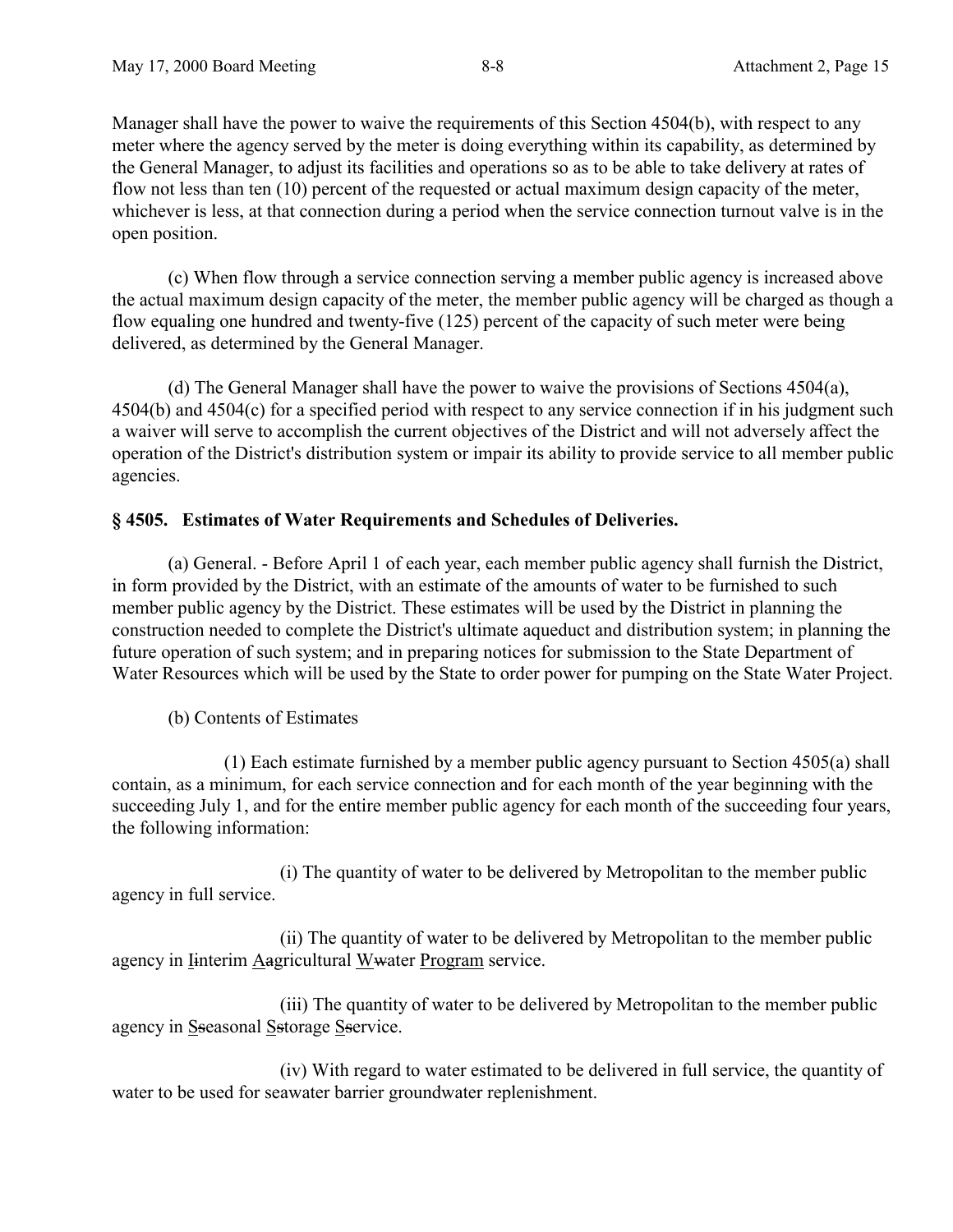(v) With regard to water estimated to be delivered in Sseasonal Sstorage Sservice, the quantity of water to be used for:

(aa) In-Lieu Groundwater and Reservoir Shift and Long-Term Storage purposes Domestic and municipal purposes, exclusive of groundwater replenishment by spreading or injecting and direct reservoir storage; and

(bb) Groundwater replenishment by spreading or injecting and seawater barrier groundwater replenishment.

(cc) Direct Reservoir Storage.

(2) The estimate shall constitute the member public agency's request for deliveries for the first of the five years covered therein.

## **§ 4506. Metering of Water.**

All water delivered by the District shall be metered. Meter readings shall be made on or about the last day of each calendar month for billing purposes. Meters and control valves on water lines of the District shall be owned and operated by the District. Any member public agency may have any meter through which water is served from the District's facilities to any area within such member public agency tested by the District at any time. Any member public agency affected shall have the right to be represented by a qualified observer at and during any such tests. In the event that any such test shall disclose an error exceeding 2 percent, an adjustment shall be made in charges made to the affected member public agency, covering the known or estimated period of duration of such error, but in no event exceeding six months, and the expenses of such test shall be borne by the District; otherwise, such expense shall be borne by the member public agency requesting such test.

# **§ 4507. Billing and Payment for Water Deliveries.**

### (a) **Timeframe for Billing and Payment**

Except as noted hereinbelow, invoices shall be mailed not later than the tenth day of the month following delivery to a member public agency. Each such invoice shall indicate the date of mailing and the date on which the payment thereunder becomes delinquent and shall show the total amount of water delivered for each class of service, the charges for water sold and delivered for each class, the readinessto-serve, new demand, connection maintenance charges, as applicable, and the total amount due and owing, all as determined by the General Manager. Payment of the amount shown on any such invoice shall be due on the last business day of that month and shall be delinquent if not received by the Treasurer of the District before the close of crediting activity on the last business day of the first month following such date of mailing. When making any such payment the member public agency shall specify the invoice or invoices to which the payment shall be credited by the District.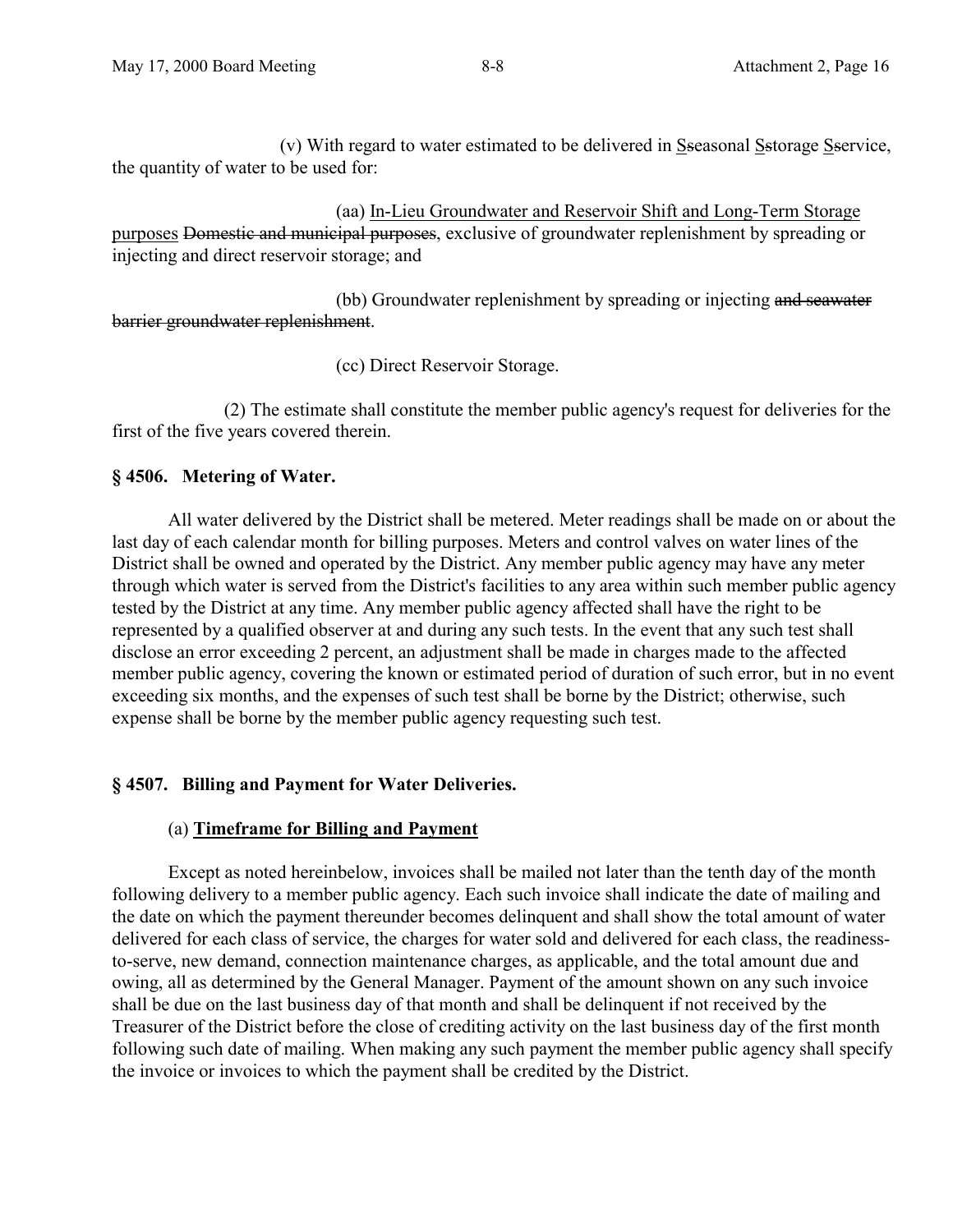(1) For purposes of Section 4507(a), "business day" shall mean any day other than a Saturday, a Sunday, or a Holiday (as defined in Section 1106).

(2) For purposes of Section 4507(a), "received by the Treasurer of the District" shall mean receipt either (1) in the office of the Treasurer or (2) by crediting pursuant to advance agreement with the Treasurer to the District's general demand account at the District's principal depository bank, in such form that the funds are immediately available for investment or other use or disposal by the **District** 

(3) For purposes of Section 4507(a), "crediting activity" shall mean either (1) 2:00 p.m. if payment is delivered to the office of the Treasurer, or (2) the cutoff time for crediting by the District's principal depository bank of that day's transactions if payment is initiated by wire transfer, automated clearinghouse transfer, interbranch transfer, direct deposit, or by other means pursuant to advance agreement with the Treasurer.

If, under advance agreement with the Treasurer, a member agency has authorized payment of any invoice by automated clearinghouse transfer initiated by the Treasurer, the Treasurer shall initiate such transfer for processing two business days prior to the business day on which such payment shall be delinquent. Failure of such transfer shall not relieve such member agency from liability for such payment or charges in the event such payment should become delinquent, except as specifically provided under advance agreement with the Treasurer.

(b) In the event a mistake is discovered in a District water sales record, the General Manager shall initiate appropriate corrective action, except that no mistake made more than three years prior to its discovery shall be corrected.

If an incorrect invoice has been issued to a member public agency, the General Manager shall notify the affected agency of any adjustment and the manner of making any required credit or charge, neither of which shall bear interest.

# (b c) **Exclusive Interim Agricultural Water Program Facility**

In the event water delivered by the District through a particular facility is used exclusively for Interim Aagricultural Water Program purposes and the member public agency desires to be charged therefore at the rates for water sold and delivered for Iinterim Aagricultural Wwater Program service provided in Section 4401, a statement relating the facts concerning the use of water delivered through each such facility must be certified to the District in writing by a responsible officer of the member public agency at least 30 days prior to the end of each one-month period during which such deliveries are made. In cases where such use of all water delivered through a particular facility will remain the same for an extended period, the initial or current certification will remain in effect until the use of the water from a certified exclusive-use service connection changes. At that time a new statement relating the facts concerning the use must be recertified to the District within 30 days.

# (c d) **Full Service and Interim Agricultural Water Program Facility**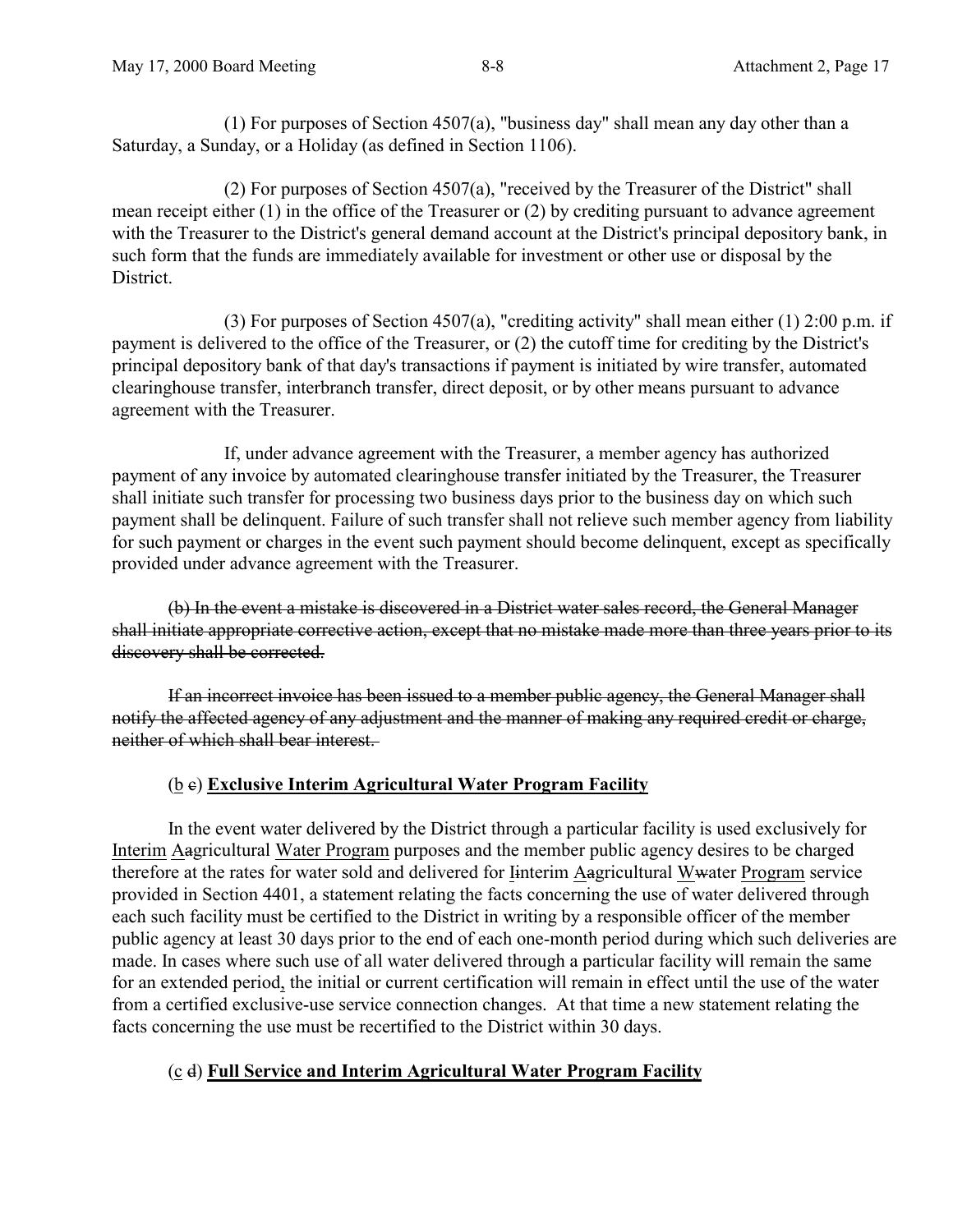In cases where water through a particular facility is delivered during any month for both full service and Interim Aagricultural Wwater Program service, the bill for water delivered in such month will be prepared by applying the rates for water sold and delivered in full service to the total quantity of water delivered. If the member public agency desires to receive credit for such water so delivered as was used in Iinterim Aagricultural Wwater Program service, the facts concerning the quantities of water so used must be certified to the District in writing by a responsible officer of the member public agency purchasing such water within four months following the beginning of any month during which such usage occurred as set forth in Section  $4507(g)$  and each such certification shall cover a period of not more than one two calendar months. The value of such credits shall be based on the difference in water rates in effect at the time the water is used, regardless of the date of delivery.

# (d e) **Exclusive Direct Groundwater Replenishment Facility**

In the event water delivered by the District through a particular facility is used exclusively for direct groundwater replenishment through spreading the member public agency shall be charged therefore at the rates for water sold and delivered for Sseasonal Sstorage Sservice as set forth in Section 4401, when Seasonal Storage Service is available as determined by the General Manager. When Seasonal Storage Service is not available, the member public agency shall be charged at the rates for water sold and delivered for full service as set forth in Section 4401.

# (e f) **Full Service, Interim Agricultural Water Program, and Seasonal Storage Service Program Facility**

In cases where water through a particular facility is delivered during any month for full service or Iinterim Aagricultural Wwater Program service or both, and for Sseasonal Sstorage Sservice, the bill for water delivered in such month will be prepared by applying the rates for water sold and delivered in full service to the total quantity of water delivered. In addition to the procedures for crediting Iinterim Aagricultural Wwater Program service, if the member public agency desires to receive credit for water used in Sseasonal Sstorage Sservice the facts concerning the quantities of water so used must be certified to the District in writing or electronically by computer modem or otherwise by a responsible officer of the member public agency purchasing such water as provided for in Section 4507 (e) and (g) within four months following the end beginning of any month during which such usage occurred and each such certification shall cover a period of not more than one calendar month. The amount of such credits shall be based on the difference in water rates in effect at the time the water is used.

# (f g) **Late Certifications**

Based on available information, the District will notify a member agency for any certification that it has not received, if known, four months from the end of the month for which the agency would normally certify. Any certification received later than four months following the beginning of any month in which a credit for water used in interim agricultural water service, seasonal storage service, water storage agreements and for Local Projects Program (LPP), Groundwater Recovery Program (GRP), or Local Resources Program (LRP) agreements for which certification timeframes and penalties are not specified, is claimed will be subject to a \$2,500 late charge if the credit claimed exceeds \$2,500, and will not be accepted if the credit claimed is \$2,500 or less. No certification received after six seven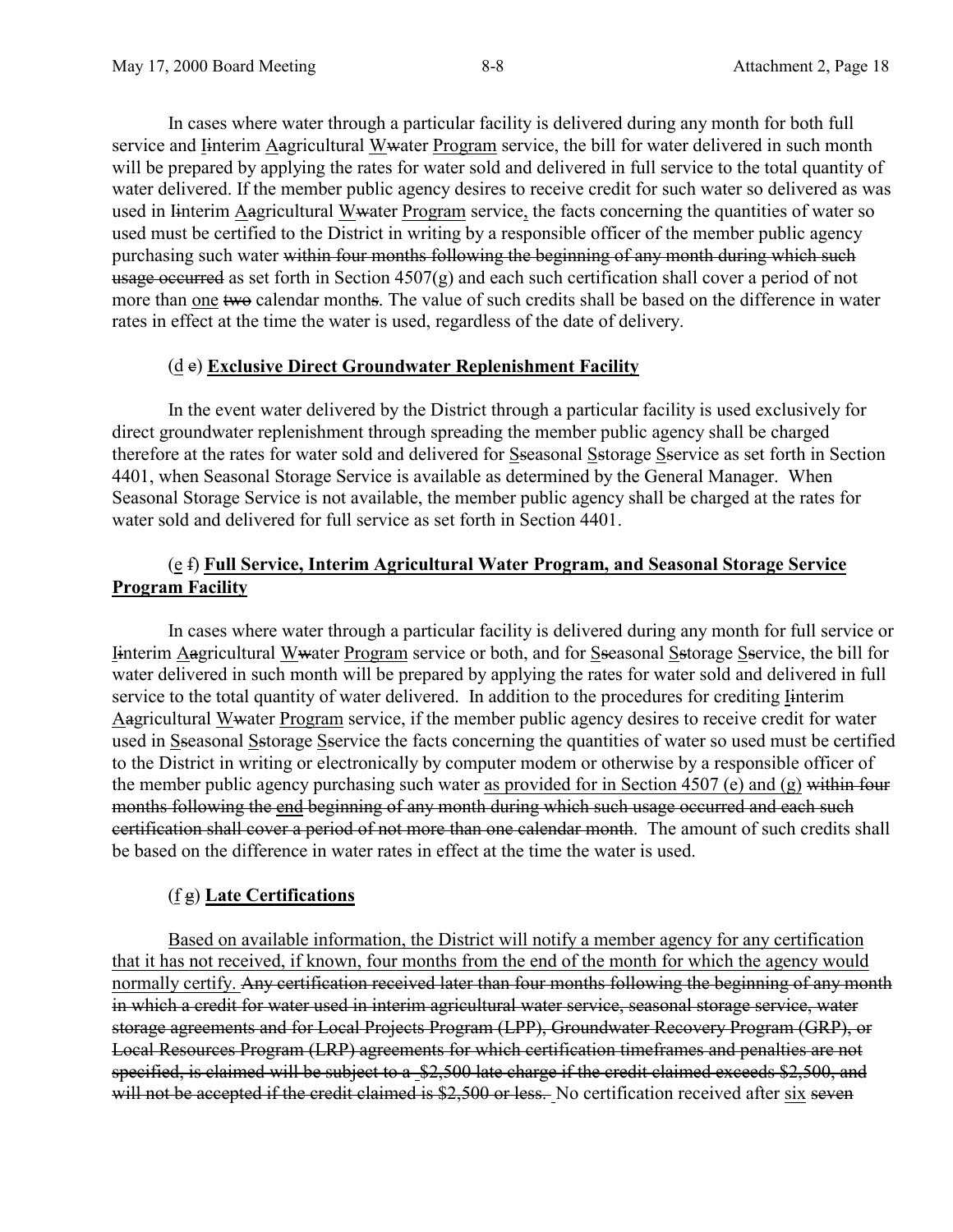months following the end beginning of any month in which such a credit is claimed will be accepted. Certifications must be received by Metropolitan before 3:30 p.m. on the third working day after the end of the month to receive credit for any preceding month on the next bill, subject to the provisions with respect to late certifications in this Section. This Section applies to all cases where a certification is required to receive a credit, whether or not specifically named in this Section, unless otherwise provided by this Code.

### (g h) **Ratio of Water Use for Full Service and Interim Agricultural Water Program Service**

In the event water is delivered by the District into facilities into which water from other sources also is delivered, and the combined waters are used for Iinterim Aagricultural Wwater Program service and for full service, then the quantity of water for which the member public agency shall, upon filing the required certifications of usage, be charged at the rates charged for water sold and delivered in Iinterim Aagricultural Wwater Program service during any month shall be a ratio equal to (1) the total District Full Service supply to the participating agency's system the product of the total quantity of water from the District's system delivered into such facilities in such month, multiplied by the ratio of: (1) the quantity of combined waters supplied for use within such member public agency for interim agricultural water service within such month divided by (2) the total quantity of combined waters supplied for all purposes during such month. This ratio shall be applied to total agricultural use which is intended for participation in the Interim Agricultural Water Program. This ratio will also be applied to system gains, losses and differences because of timing of meter readings attributable to Interim Agricultural Water Program use and in accordance with Section 4501(c) of this Code.

# (h i) **Provisions Regarding the Sale, Delivery, and Use of Interim Agricultural Water Program water**

In order for any member public agency to be charged at the rate charged for water sold and delivered in Iinterim Aagricultural Wwater Program service, such member public agency shall be subject to and shall observe the following provisions regarding the sale, delivery, and use of such water:

(1) All water sold for use for  $I$ interim Aagricultural Wwater Program service shall be metered, either at the District's meter where all downstream water deliveries are exclusively for Interim Aagricultural Water Program purposes, or at the point where the downstream section of an agency's distribution system is used exclusively to deliver water for Iinterim Aagricultural Wwater Program service, or at the point of delivery to the Interim Aagricultural Wwater Program water user.

(2) When the water delivered to a final user through a single meter is used for Iinterim Aagricultural Wwater Program service and incidental domestic uses related to residency, such final user shall be charged for, and the Interim Aagricultural Water Program certification submitted to the District shall reflect, at least .06 acre-feet of water per month per single family dwelling as water sold and delivered in full service, and the balance as water used for Iinterim Aagricultural Wwater Program service. If a higher constant than .06 acre-feet is used under the retail rate structure, the certification shall reflect that higher constant.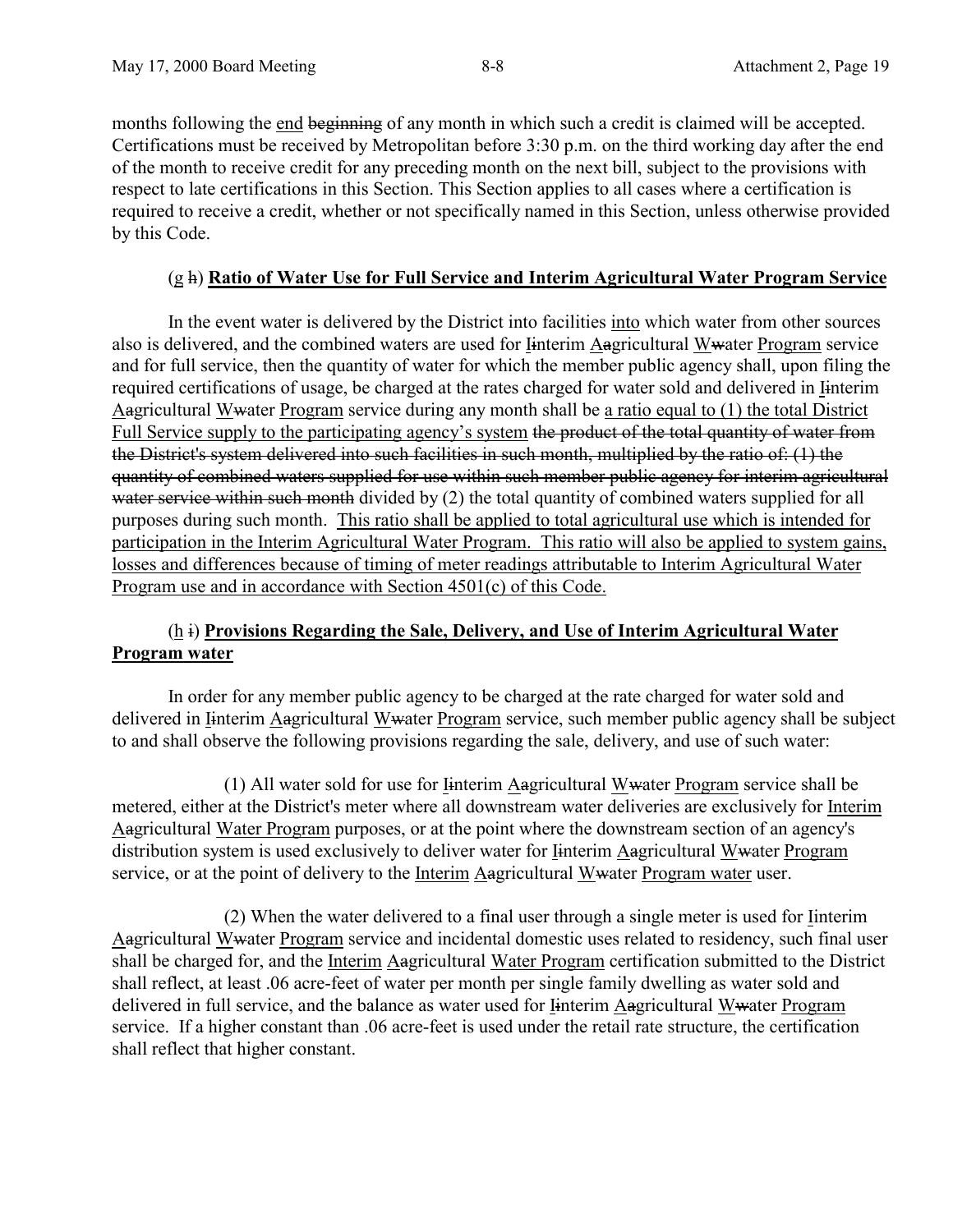(3) All certifications as to the Interim Aagricultural Water Program use of District supplied water must be on forms provided by the District and be accompanied by data and calculations reflecting the method used in determining the quantities certified.

In the absence of the submission of certificates reciting the facts concerning the usage of water for Iinterim Aagricultural Wwater Program service, and stating that such usage was in conformity with the provisions described herein, it shall be conclusively presumed that the water was used for full service, and the District's billing shall be on this basis.

# (i j) **Determination by General Manager as to Type of Delivery**

In the event the respective quantities of water sold and delivered in any month on order of any member public agency for use therein in Iinterim Aagricultural Wwater Program service or Sseasonal Sstorage Sservice are not determinable to the satisfaction of the General Manager in time for preparing regular monthly bills therefor, then billing and payment for all water sold and delivered in such month to such member public agency shall be made at the rates prescribed for water used in full service in Section 4401(a)(1) hereof. Upon the determination by the General Manager of the correct quantities of water sold and delivered and used in Iinterim Aagricultural Wwater Program service or Sseasonal Sstorage Sservice, any adjustment which is necessary to give effect to the reduced rates applicable to water used in Iinterim Aagricultural Wwater Program service or Sseasonal Sstorage Sservice shall be made by application of credits on subsequent purchases of water from the District by such member public agency. Such adjustments shall not be made in cases where a claim for the reduced rates is not submitted within the four-month period provided in Section  $4507(g)$ .

# (j k) **Obligation to Pay for Appropriate Class of Service**

If water has been sold and delivered at the rates prescribed for water sold in Iinterim Aagricultural Wwater Program service, Sseasonal Sstorage Sservice, or other water program or contract and appropriate certifications have been submitted for the water so used, but the water has in fact been used in full service or another class of service, the member public agency shall be obligated to pay the difference between the rates prescribed for water sold for <u>I</u>interim Aagricultural Wwater Program service, Sseasonal Sstorage Sservice, or other water program or contract and the rates prescribed for the class of service actually used.

# (k) **Submission of Documentation by Member Agency**

With respect to water sold and delivered at the rates prescribed for water sold in Interim Agricultural Water Program service, or other water programs (unless otherwise specified in an agreement with the District or excluding Seasonal Storage Service which shall follow the provisions outlined in its Handbook) original documentation supporting the use of such water as certified must be submitted no later than December 31 following the end of the fiscal year in which a certification is submitted. If the documentation is not submitted by December 31 following the end of the fiscal year in which a certification is submitted, an agency will receive a late penalty of \$2,500. If the agency does not submit documentation by February 28/29 following the end of the fiscal year in which a certification is submitted, it shall be conclusively presumed that: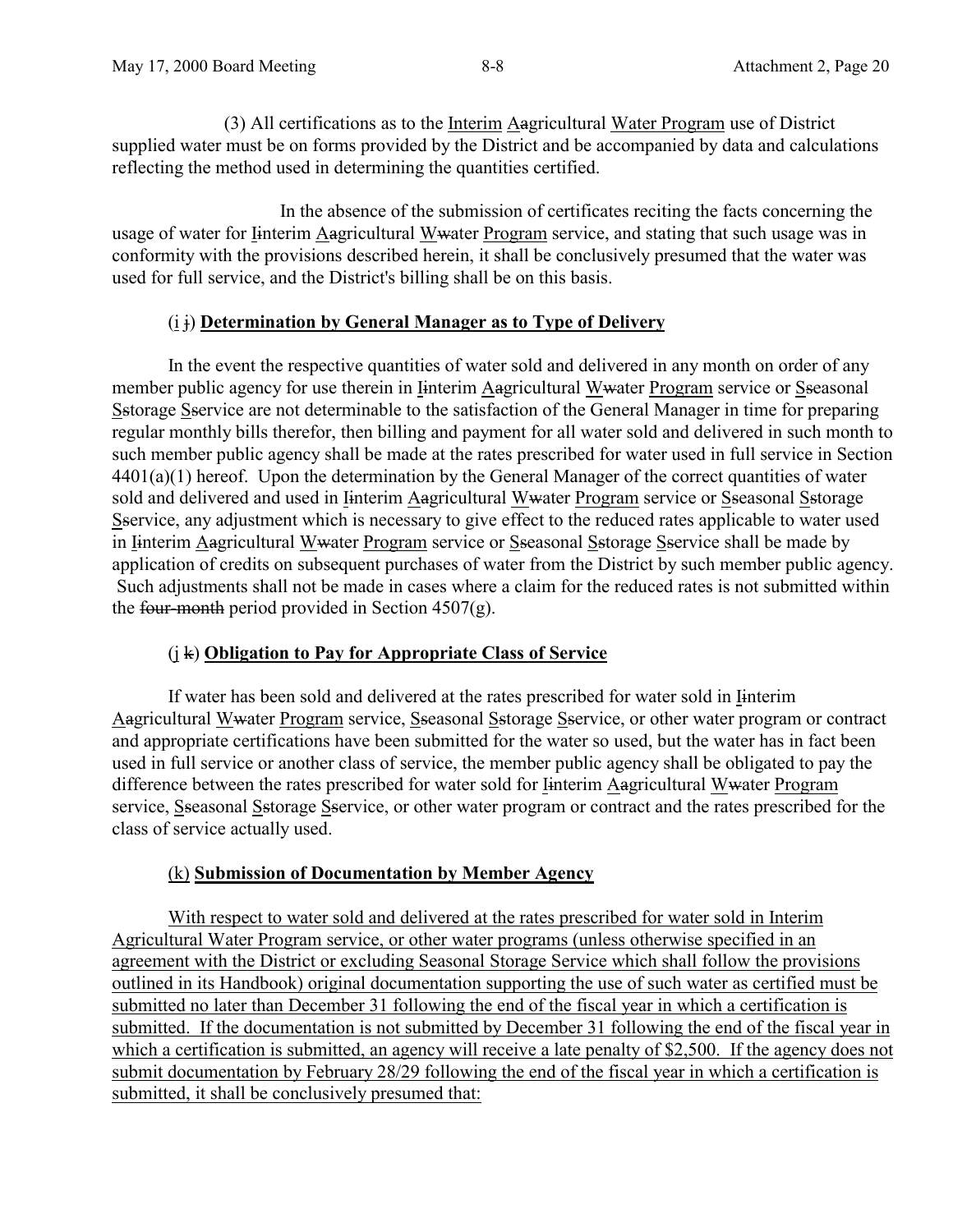(1) The water sold from the District was used for full service, and the District's next monthly billing shall reflect such adjustment; or

(2) The yield was not produced as certified and the District's next monthly billing shall reflect such adjustment.

This provision will apply individually to each program or agreement that an agency or subagency participates in separately.

# (l) **Review Process**

With respect to water sold and delivered at the rates prescribed for water sold in Interim Agricultural Water Program service, or other water programs (excluding Seasonal Storage Service which shall follow the provisions outlined in its Handbook) the District will complete its review within twelve months from date of receipt of the original supporting documentation.

- (1) Should the District not complete its review within twelve months of the submittal of all source documentation, the review will be considered complete and the certifications final.
- (2) When the review is completed, the District will notify the member agency of its initial findings for its comments. The member agency will provide its comments within 60 days. Metropolitan staff and the agency will work together to reconcile any differences.
- (3) If the member agency and Metropolitan staff cannot reconcile the differences, Metropolitan's Water System Operations' Group Manager has the responsibility to consult with the member agency and make a final ruling subject to the General Manager's oversight. If the ruling is unsatisfactory to the agency, it can be appealed to Metropolitan's Water Planning and Resources Committee.
- (4) If the member agency does not provide further documentation correcting Metropolitan staff findings within the 60 day comment period as specified  $(m)(2)$ , then it shall be conclusively presumed that the District's findings are correct and the District's next monthly billing shall reflect such adjustment.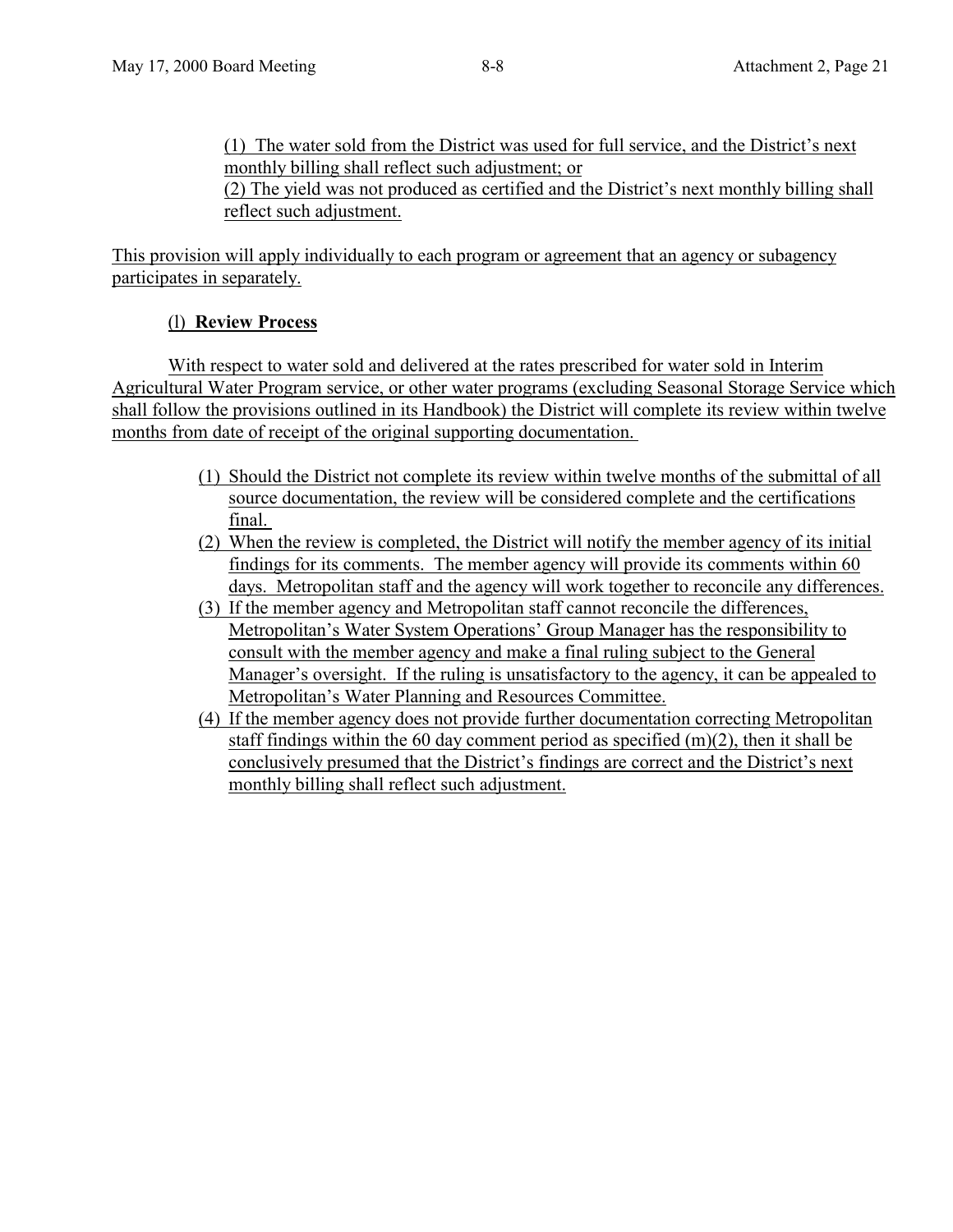# (m b) **Discovery of Mistakes or Errors**

In the event a mistake or error is discovered in a District water sales record, the General Manager shall initiate appropriate corrective action., except that nNo mistake or error made more than three years prior to its discovery shall be corrected unless otherwise specified in an agreement with the District. In the event a mistake or error is discovered by a member agency in its water sales record or certifications, no mistake or error made more than three years prior to its discovery shall be corrected unless otherwise specified in an agreement with the District.

- (1) A District water sales record shall include a water billing invoice, an or District invoice for other water-related charges.
- (2) If the District finds the mistake or error, the discovery of the mistake or error shall be documented in writing to the member agency. The date of discovery for corrective action purposes shall be the date notice is sent to the member agency.
- (3) If the member agency discovers the mistake or error, the discovery of the mistake or error shall be documented in writing to the District by either a revised certification form or letter, whichever is applicable. The date of discovery for corrective action purposes shall be the date the certification or letter is received by the District.
- (4) If an incorrect invoice has been issued to a member public agency, the General Manager shall notify the affected agency of any adjustment and the manner of making any required credit or charge, neither of which shall bear interest.
- (5) Mistakes or errors shall also include but are not limited to mistakes or errors in metering or recording deliveries to member agencies, entry or calculation errors in fixed charges, discovery of errors in either a member agency or subagency submitted certification(s), or processing of a certification(s) for the Local Projects Program, the Local Resources Program, the Groundwater Recovery Program, Conservation Credits Program, Interim Agricultural Water Program, Seasonal Storage Service Program, or any other water management program or storage programs or agreements unless specified otherwise in the contract.
- (6) Any mistake or error for a fiscal year period that is less than five acre-feet cumulative by agency or subagency, by program or agreement, shall be waived.

# (n l) **Rate Change**

In the event that deliveries of water are made by the District to member public agencies over a billing period during which the District's water rates change, the General Manager may cause the meters recording deliveries of water during such period to be read at the end of the period and the statement of charges for such deliveries of water may be based on a proration between the previous and new water rates for the periods of time during which each were in effect as determined by the General Manager.

# **§ 4508. Additional Payment and Reporting in the Event of Delinquency in Payment for Water.**

In the event any member public agency shall be delinquent in the payment for water delivered and other charges as invoiced by the District, an additional charge equal to two (2) percent of such delinquent payment for each month or portion thereof that such payment remains delinquent shall be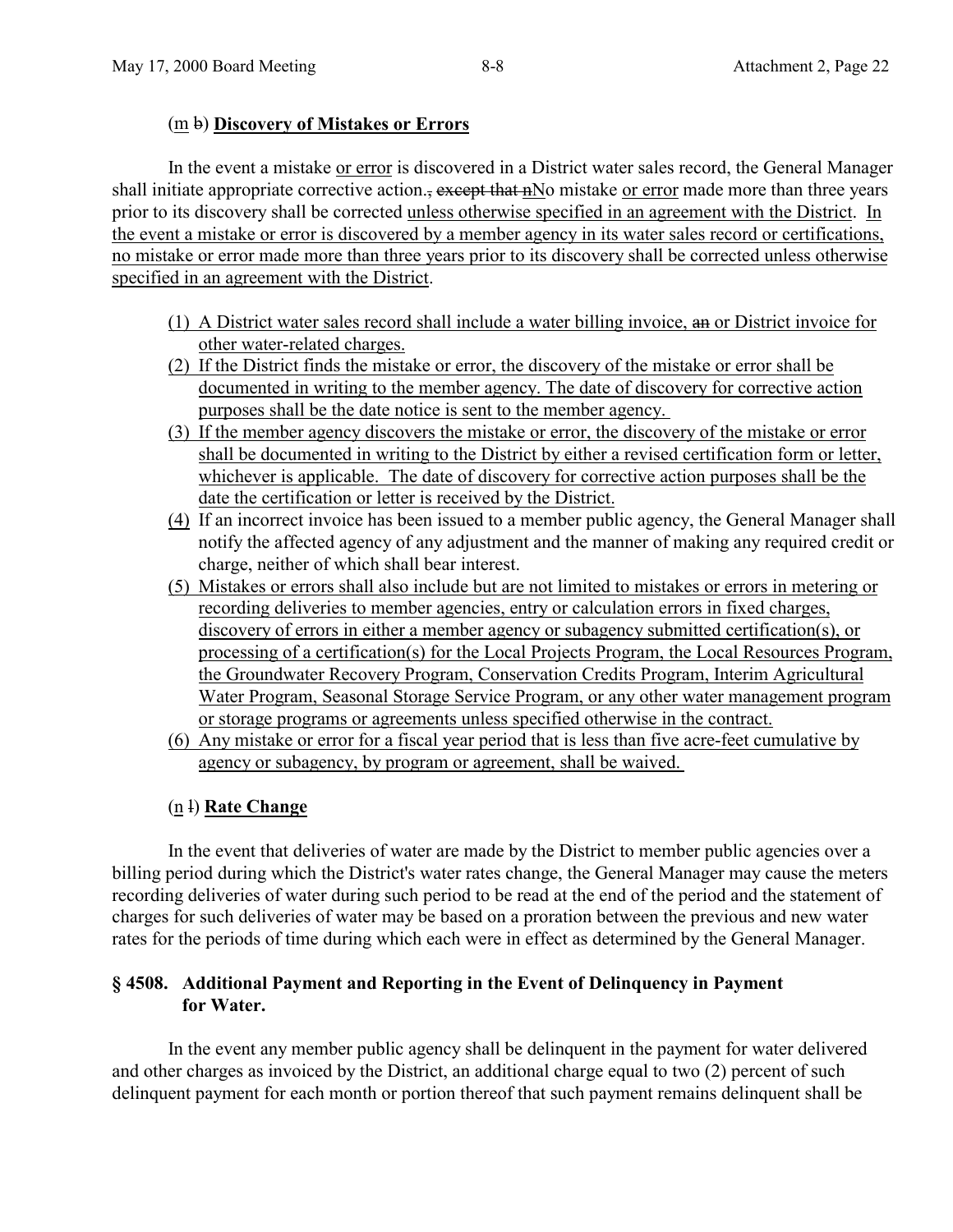assessed, and the member public agency shall pay such charge to the District in addition to the amount of such delinquent payment. Notwithstanding the above, if the total period of delinquency does not exceed five (5) business days, the additional charge shall be equal to one (1) percent of such delinquent payment. Invoices for delinquencies including additional charges shall be mailed not later than the tenth day of each month. In the event any member public agency shall be delinquent for more than thirty (30) days in the payment for water, such delinquency shall be reported by the General Manager to the Board of Directors of the District at its next meeting. The Board, in its discretion and upon such other conditions as it may prescribe after giving the member public agency a reasonable opportunity to be heard, may order the termination of service to such member public agency until all delinquent payments, including additional charges, are made to the District or may authorize such other actions as may be legally available to effectuate collection.

### **§ 4509. Water Restricted to Use Within the District.**

In order to insure that water served by the District is not used for the direct or indirect benefit of areas outside the District, the amount of water served by the District's facilities that shall be made available to any member public agency shall be limited to an amount equal to that required for uses within the area of the District lying within, or served by or through, such member public agency. No area lying outside the boundaries of the District shall be served with water from the District's facilities, except as service to such area may, when found to be such by the Board, be a reasonably unavoidable incident to the service of such water within the District, and under such circumstances the amount of water served by the District that shall be made available to any member public agency shall be limited to an amount equal to that required for uses within the area of the District lying within, or served by or through, such member public agency. Any question of fact involved in the application of this Section 4509 shall be finally determined by the Board, after giving the member public agency concerned adequate opportunity to present pertinent factual evidence and the views of such member public agency.

### **§ 4510. Application of Regulations.**

The provisions hereof shall not be applicable to service of water to the United States of America, or to any board, department or agency thereof, or to the State of California, or to the service of surplus water under contract made in accordance with statute, but such service shall be controlled by the applicable contract.

### **§ 4511. Notices.**

All notices and communications from member public agencies of the District, relating to the service of water or the administration of these regulations by the District, shall be addressed to the General Manager, Post Office Box 54153, Los Angeles, California 90054.

### **§ 4512. Sales Subject to System and Water Availability.**

All sales and deliveries of water at the rates established by Section 4401 shall be subject to the ability of the District to sell and deliver such water under operating conditions determined by the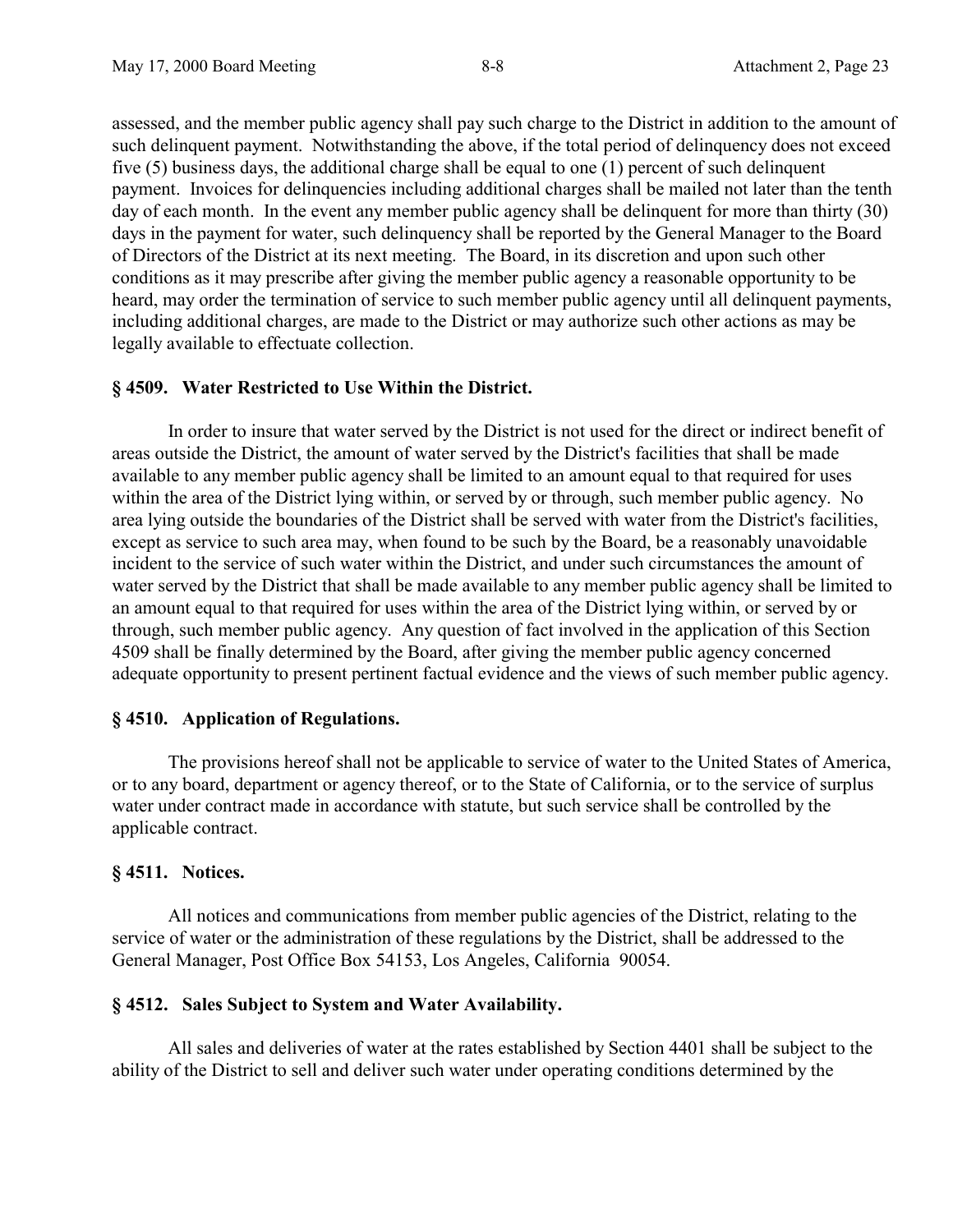General Manager, and, to the extent not inconsistent herewith, shall be subject to the provisions of this chapter, and Chapter 9.

With respect to water delivered for groundwater replenishment purposes, deliveries of such water may be made at the General Manager's discretion when water and system capacity are considered available for same.

# **§ 4513. Equal Opportunity Requirements.**

Pursuant to contract between agencies of the United States and the District, any delivery of water by the District to a member public agency shall be subject to the following provisions. For the purposes of these provisions only, the member public agency is therein referred to as "Contractor."

(a) The Contractor will not discriminate against any employee or applicant for employment because of race, color, religion, sex, or national origin. The Contractor will take affirmative action to ensure that applicants are employed, and that employees are treated during employment, without regard to their race, color, religion, sex, or national origin. Such action shall include, but not be limited to the following: Employment, upgrading, demotion, or transfer; recruitment or recruitment advertising; layoff or termination; rates of pay or other forms of compensation; and selection for training, including apprenticeship. The Contractor agrees to post in conspicuous places, available to employees and applicants for employment, notices to be provided by the Federal Contracting Officer setting forth the provisions of this nondiscrimination clause.

(b) The Contractor will, in all solicitations or advertisements for employees placed by or on behalf of the Contractor, state that all qualified applicants will receive consideration for employment without discrimination because of race, color, religion, sex, or national origin.

(c) The Contractor will send to each labor union or representative of workers with which it has a collective bargaining agreement or other contract or understanding, a notice, to be provided by the Federal Contracting Officer, advising said labor union or workers' representative of the Contractor's commitments under Section 202 of Executive Order 11246 of September 24, 1965, as amended, and shall post copies of the notice in conspicuous places available to employees and applicants for employment.

(d) The Contractor will comply with all provisions of Executive Order No. 11246 of September 24, 1965, as amended, and of the rules, regulations, and relevant orders of the Secretary of Labor.

(e) The Contractor will furnish all information and reports required by said amended Executive Order and by the rules, regulations, and orders of the Secretary of Labor, or pursuant thereto, and will permit access to its books, records, and accounts by the Federal Contracting Officer and the Secretary of Labor for purposes of investigation to ascertain compliance with such rules, regulations, and orders.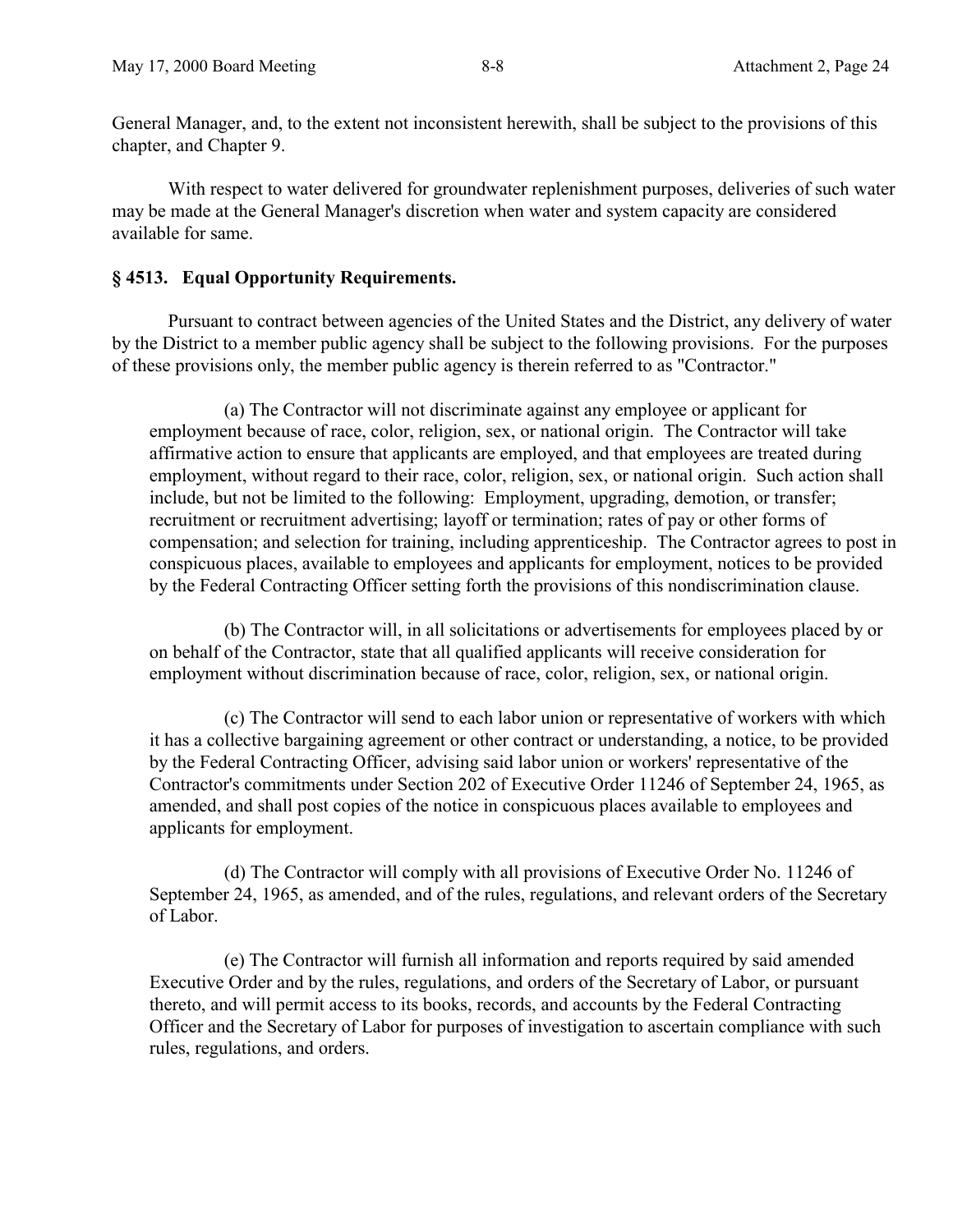(f) In the event of the Contractor's noncompliance with the nondiscrimination clauses of this contract or with any of such rules, regulations, or orders, this contract may be canceled, terminated, or suspended, in whole or in part, and the Contractor may be declared ineligible for further Federal Government contracts in accordance with procedures authorized in said amended Executive Order, and such other sanctions may be imposed and remedies invoked as provided in said amended Executive Order, or by rule, regulation, or order of the Secretary of Labor, or as otherwise provided by law.

(g) The Contractor will include the provisions of paragraphs (a) through (g) in every subcontract or purchase order unless exempted by rules, regulations, or orders of the Secretary of Labor issued pursuant to Section 204 of said amended Executive Order, so that such provisions will be binding upon each subcontractor or vendor. The Contractor will take such action with respect to any subcontract or purchase order as may be directed by the Secretary of Labor as a means of enforcing such provisions, including sanctions for noncompliance; provided, however, that in the event the Contractor becomes involved in, or is threatened with, litigation with a subcontractor or vendor as a result of such direction, the Contractor may request the United States to enter into such litigation to protect the interests of the United States.

# **§ 4514. Seasonal Storage Service.**

(a) General - The goals of the Sseasonal Sstorage Sservice program are to:

- 1. Achieve greater conjunctive use of imported and local supplies.
- 2. Encourage construction of additional local production facilities.

3. Reduce member agencies' dependence on deliveries from Metropolitan during the summer months and periods of shortage.

Member agencies are encouraged to take seasonal water through a discounted rate offered by Metropolitan. This economic incentive encourages local agencies to invest in new water production, storage, treatment and transmission facilities, or to fully utilize existing facilities. These facilities are needed to augment local agencies' capability to produce local water, as well as store imported water purchased from Metropolitan during periods of abundance.

To receive the lower rates, agencies must certify to Metropolitan the amounts of imported water that they have stored in local reservoirs and groundwater basins by direct and in-lieu means and/or the amount of deliveries shifted from the summer to winter period. Certification forms are provided to agencies to assist in their calculations and standardize the certifications. Agencies shall comply with the administrative procedures as set forth in the most current Seasonal Storage Service Handbook, as amended from time to time by the General Manager, to receive the Sseasonal Sstorage Sservice rate on water purchased from Metropolitan.

(b) Storage Types - Sseasonal Sstorage Sservice water shall be stored for either seasonal shift or long-term storage.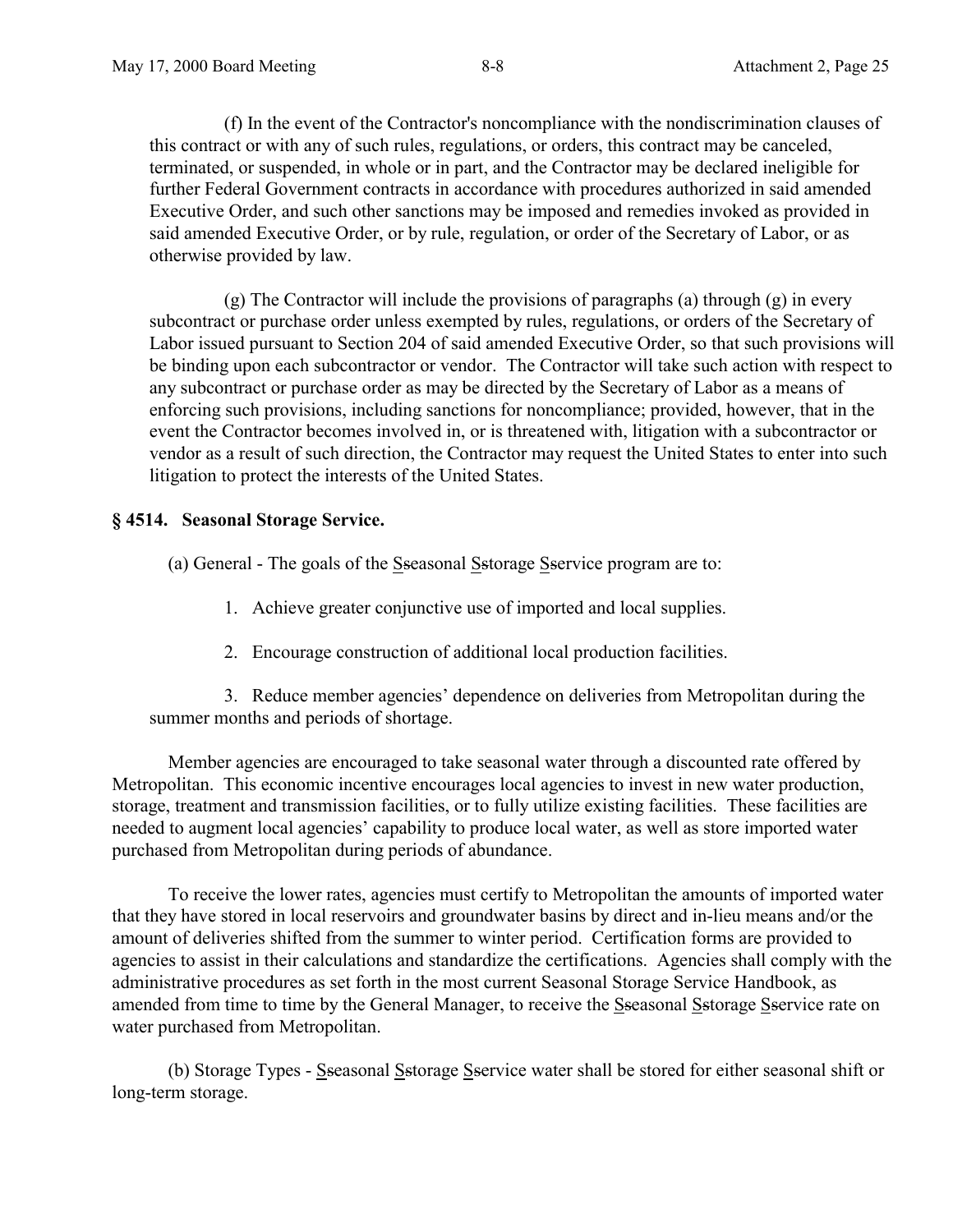1. Seasonal Shift Storage is additional summer local production offset by an equivalent Metropolitan winter delivery within a 12-month period. Under this concept, the member public agency's total annual purchases of Metropolitan water are unchanged from the purchases that would have occurred had Seasonal Storage Service not been in place.

2. Long-Term Storage is that water delivered by Metropolitan to a member public agency or subagency for storage, by direct or in-lieu methods, beyond the 12-month Sseasonal Sstorage Sservice period. Under this concept, total annual purchases from metropolitan increase by the amount of Seasonal Storage water, which qualifies for long-term storage. Water that an agency leaves in storage to replace groundwater overdraft in any previous drought year when Seasonal Storage Service was declared unavailable is considered long-term storage.

(c) Normal Period of Availability - Seasonal Shift storage water service shall be available between October 1 and the following April 30, treated as a full service delivery, subject to the ability of the District to sell and deliver such water under operating conditions determined by the General Manager, and, to the extent not inconsistent herewith, shall be subject to the provisions of this chapter and Chapter 9. Long-Term Storage water service shall be available between October 1 and the following April 30 whenever and so long as the General Manager determines that water and system capacity are available. If required for Metropolitan's system regulation, groundwater replenishment by spreading or injecting or water deliveries/sales pursuant to any storage agreement, may be offered to specific member public agencies during any time of the year at the Sseasonal Sstorage Sservice rate at the General Manager's discretion. In the event that excess supplies available between April 30 and October 1, the General Manager may make such supplies available to all agencies at the Sseasonal Sstorage Sservice rate in accordance with the objectives of this program, unless limited by system constraints. If an agency should take Long-Term Storage water service when it is deemed not available by the General Manager then it shall pay the full service rates for that water. With respect to service for direct reservoir storage and for groundwater replenishment by spreading or injecting, service availability may be activated or terminated immediately upon notice by the General Manager to affected member public agencies. With respect to service for in-lieu groundwater replenishment or in-lieu reservoir storage, service availability may be activated upon notice to the member public agencies and terminated upon 15 days notice to the member public agencies.

(d) Certification - Member public agencies may receive seasonal storage water service only upon filing of the required certifications specified in Section 4507. All certifications as to the storage of water under the Seasonal Storage Service Program must be on forms provided by the District or in electronic format acceptable to the District. Receipt of a certification electronically by computer modem or otherwise shall be considered identical to receipt of a written and signed certification binding on the member public agency for all purposes. The General Manager may make or cause to be made such investigations as the General Manager may require in order to determine the quantities of water to which the seasonal storage rates shall apply. Such investigations may result in revisions either upward or downward in the amount of water actually received in Sseasonal Sstorage Sservice. No such investigation shall be made unless the member public agency has requested Sseasonal Sstorage Sservice and submitted the requisite certifications. The General Manager may reject any certification if the certifying agency is unable to furnish sufficient documentation as to the facts of the certification.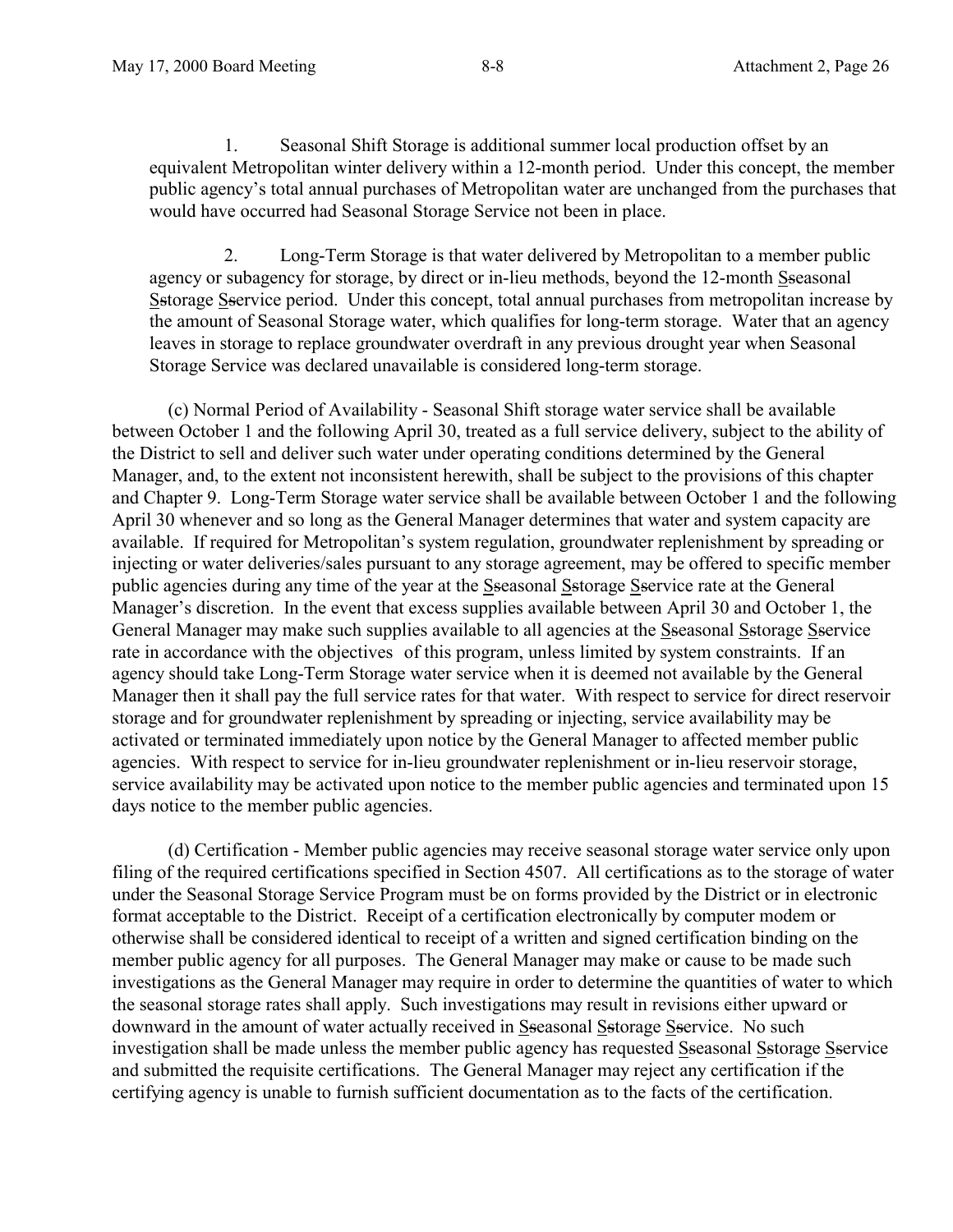## **§ 4516. Local Projects Program.**

(a) To financially assist local agencies in the development of Local Project Program Yield, there shall be a Local Projects Program. A member public agency may submit an application to the General Manager for a project proposed for inclusion in the Local Projects Program. The application shall be in the form designated by the General Manager. To qualify for the Local Projects Program, the Project Sponsor shall demonstrate and certify in the application to the General Manager's satisfaction that the following criteria will be met:

(1) The project will produce Local Projects Program Yield, which will replace an existing demand or prevent a new demand on the District for beneficial use;

(2) The project will deliver at least 100 acre-feet per year of Local Project Program Yield;

(3) The cost of the water to be produced by the project will exceed the cost of purchasing water from the District;

(4) The project must be capable of being implemented in compliance with the Metropolitan Water District Act and any other applicable laws;

(5) The Project Sponsor will obtain public health and regulatory permits required by the project; and

(6) The obligations of the lead agency under the California Environmental Quality Act will be complied with by an agency other than the District.

(b) The General Manager may reject any application for any reason.

(c) The General Manager is authorized to execute an agreement, subject to approval as to legality by the General Counsel, with an agency that complies with the above criteria. Such agreement, at a minimum shall provide:

(1) That the District will purchase the Local Project Program Yield from a project at a rate per acre-foot equal to the local project contribution plus the District's rate for recycled water. The local project contribution is currently \$154 per acre-foot, but may be increased in the future by action of the Board for then-existing as well as future Local Project agreements. The increase shall apply to an existing agreement if the contracting Project Sponsor demonstrates to the satisfaction of the General Manager a need for the increase based on changes in costs of project operation and guarantees production and reuse of certain annual amount of recycled water.

(2) That water purchased from a project may be sold by the District to any member public agency including the member agency within whose territory the project is located.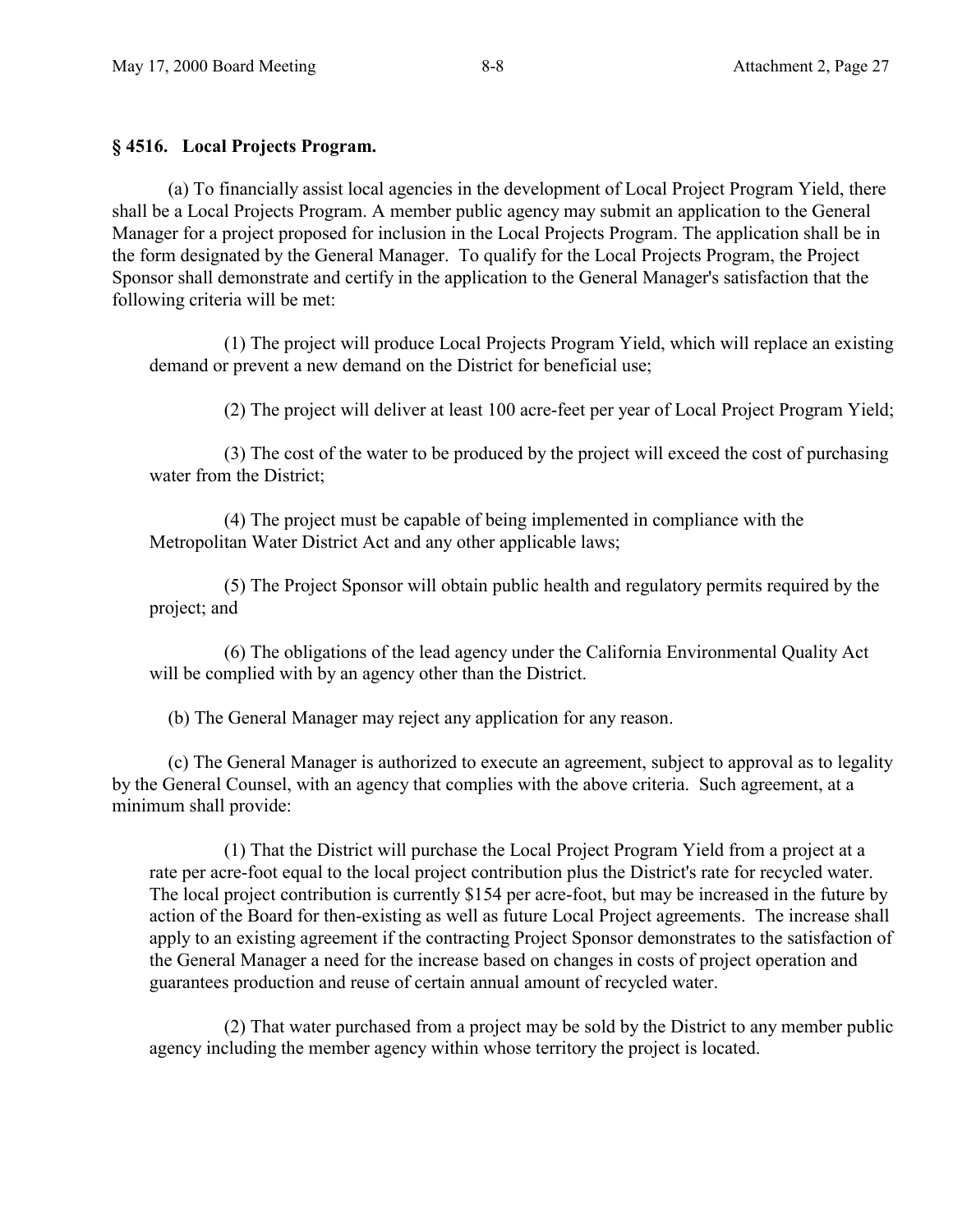(3) For a maximum term not exceeding 25 years from the date when the project first produces Local Project Program Yield.

(4) That the Project Sponsor will pay and be responsible for design, construction, operation, maintenance, and management of the project.

# **§ 4517. Cooperative Storage Program.**

(a) The Cooperative Storage Program that provides a means for coordinating storage capacity available to the District's member public agencies, with the District's annual carryover storage needs as those needs are determined under Subsection 4206(c). The purpose of the Program is to place additional amounts of imported water in local storage to improve regional water supply reliability within the District's service area, in a manner that will recognize local costs and risks of participating in the program, but will not adversely impact either the District's finances or the member public agencies' ability to participate in the Seasonal Storage Service Program.

(b) Storage Allocation - The General Manager shall allocate needed storage by reservoir and by groundwater basin to optimize the availability and usefulness of the storage to the District; and shall administer the Program so that, in any fiscal year, Program water in storage shall be accessible to offset demands on the District that year by the participating member public agency pursuant to subsection (h).

(c) Availability of Water for Storage - The General Manager may make water available during the period May 1 through September 30, for storage under the Cooperative Storage Program, upon notice to the respective participating member public agency, subject to a determination that the storage will increase the District's ability to receive imported water supplies.

(d) Application for Participation - Member public agencies may apply for participation in the Cooperative Storage Program by filing a written application containing at least the following:

(1) A verified statement that the member public agency will comply with the requirements of this section.

(2) A water supply and demand estimate based on historical data to ensure that:

(i) The agency's participation in the Program will not offset its firm purchases of water from the District, and

(ii) The agency will store additional imported District water.

(iii)The estimate may be updated if conditions change, provided the updating is first agreed to in writing by the agency and the District.

(3) A proposal for placing water provided by the District under this Program in storage available to the member public agency, and for administering that storage pursuant to this Section.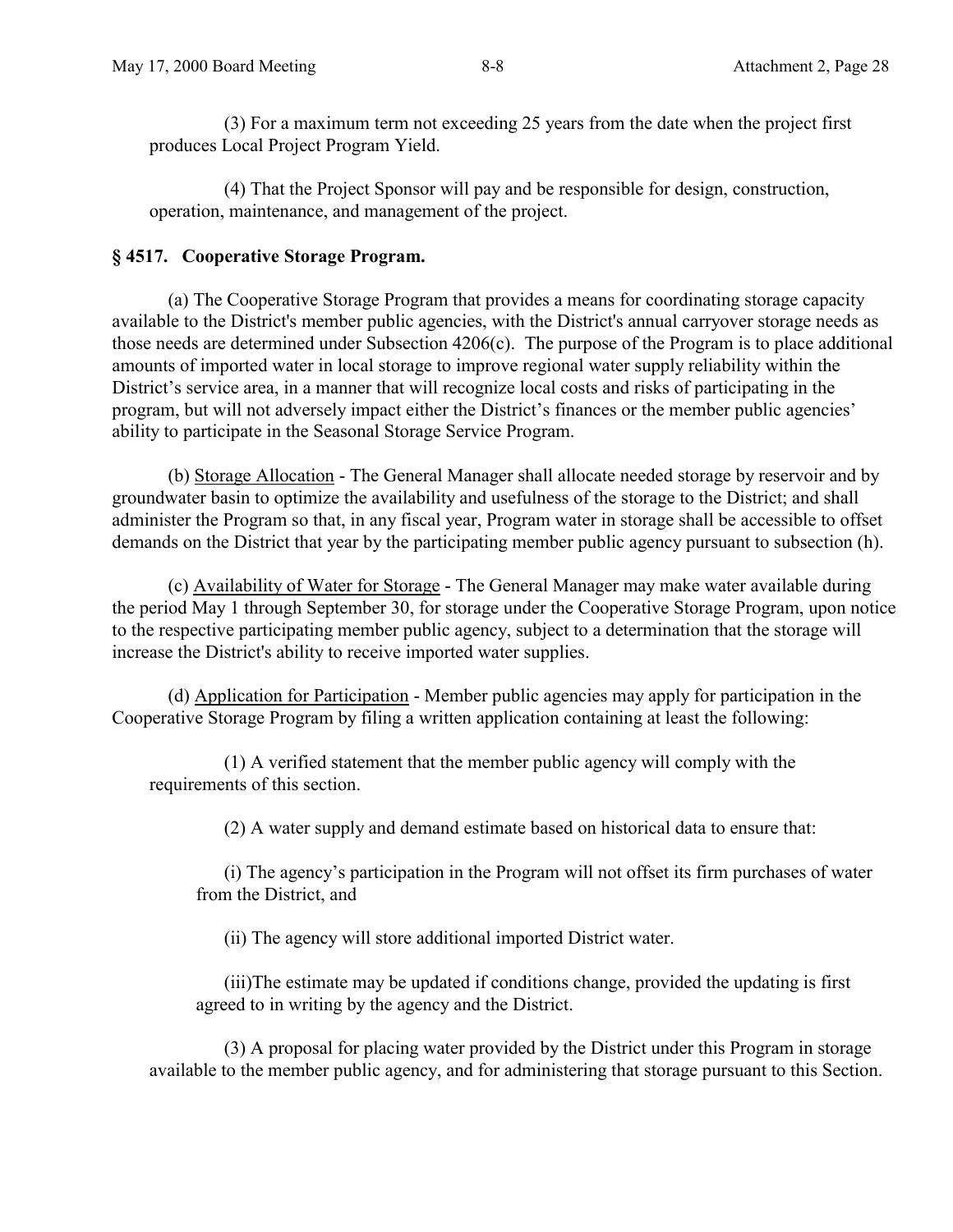(4) An estimate of any expected losses of Program water while that water is in the proposed storage, and the method of estimating those losses.

(5) Evidence of compliance with the California Environmental Quality Act prior to delivery of imported water for placement in Program storage.

(6) If more than one member public agency overlies a common groundwater basin, the overlying member public agencies may file a joint application, with each such agency providing a separate water supply and demand estimate for its respective service area pursuant to subsection (d)(2) and any other separate information the General Manager may require.

(e) Approval for Participation - The General Manager shall approve an application for participation in the Program upon determination that it is consistent with the requirements of this section. The General Manager shall approve the application in writing which shall include a monthly estimate of total demand, water purchased from Metropolitan, available local supplies, and the maximum quantity of District water which shall qualify for storage under the Program, and those figures shall be approved by signature of a duly authorized representative of the participating member public agency prior to storage of water under the Program. Any later modification to said figures must be approved by both parties in writing. The application of any modification shall not be effective until approved in writing. The District shall conduct end-of-the-year verifications of stored water.

## (f) Storing Process

(1) The District will deliver at its cost, available imported water to the respective participating member public agency at its appropriate District service connection, for Program storage by direct or in-lieu methods, following verbal or electronic acceptance by that agency. This delivery shall be deemed to be a Cooperative Storage Program sale by the District to the member public agency as defined in Section 4118 4119, subject to the payment requirements of subsection (i) and (j) of this Section.

(2) The agency will, at its cost, cause the water to be placed in storage in a manner that meets all applicable storage requirements; and shall warrant that the stored water shall not be withdrawn or used until after the District releases the stored water pursuant to this Section.

(3) Program water delivered to a member public agency shall not offset a firm water sale of District Water by that agency. If a participating member public agency's firm water purchases from the District on a monthly basis during the May through September period are less than the District's firm water sales on a monthly basis during the same period in any one of the last five years, the agency must clearly demonstrate to the District, in writing, that such reduction occurred due to the availability of unexpected local water supplies. Any resulting change in the baseline established pursuant to Subsection (e) shall be approved in writing by the General Manager prior to becoming effective. Should the agency fail to make the required demonstration, the District shall bill the agency at the firm water rate for that portion of Cooperative Storage water delivered which will bring the firm water sales up to the agreed base amount of firm water for the month(s) in question.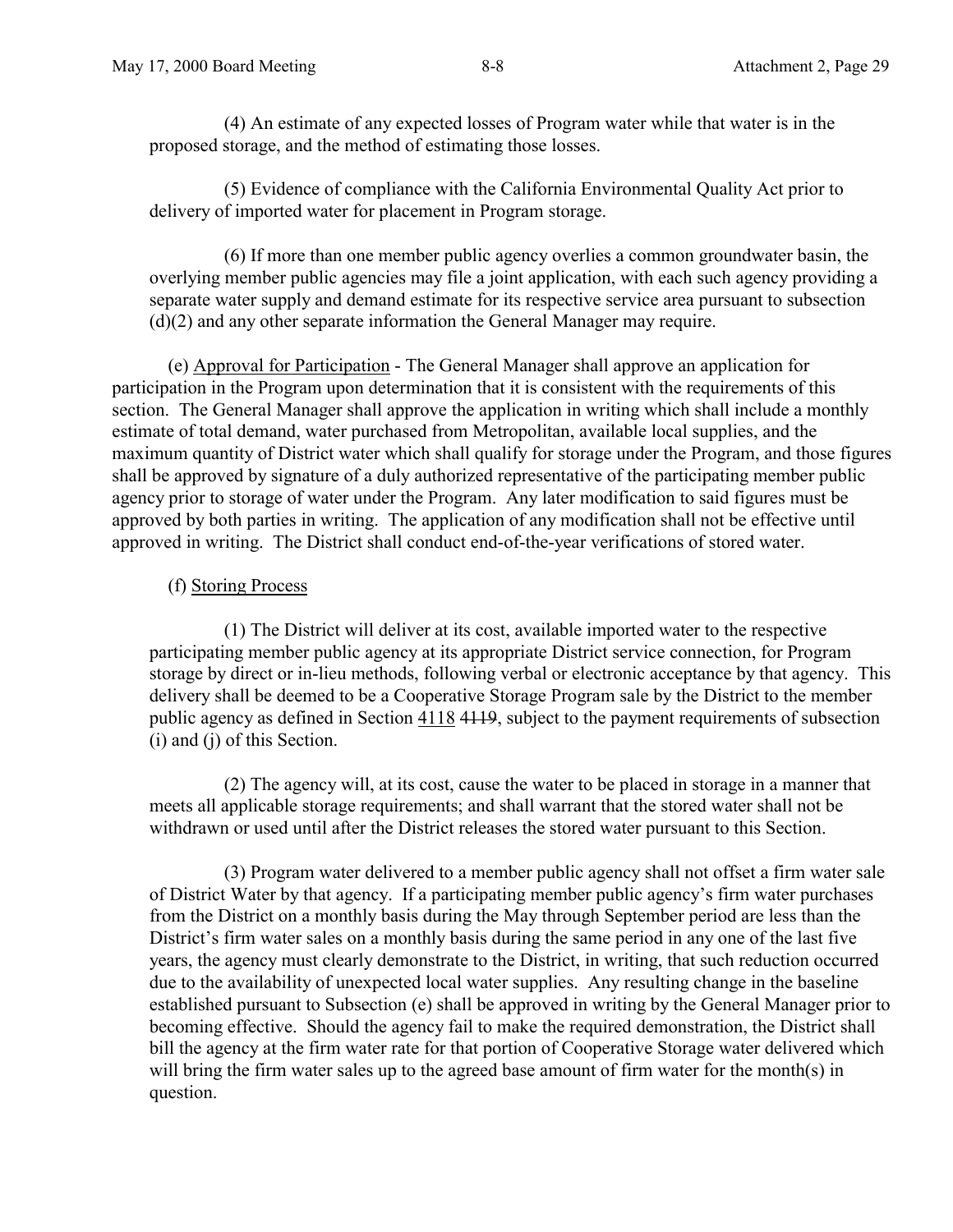### (g) Storage Accounting

(1) Each participating member public agency shall maintain a Program storage account for Program water it stores, which shall account for monthly deliveries, releases, and storage losses approved by the District, if any, and other information which the General Manager shall deem necessary.

(2) The District shall bear reasonable and equitable losses of stored water provided that the General Manager approves the respective member public agency's justification of the loss criteria prior to placement of water into storage and shall consider those losses in allocating Program storage. Otherwise the District shall not bear any loss of stored water.

(3) Water stored under this Program shall be stored by a participating agency in such a manner as to assure that such water can be produced by that agency when released by Metropolitan. Program water delivered to a member public agency for storage shall be considered local water produced in that year for purposes of Seasonal Storage Service.

(h) Release of Stored Water - The General Manager shall release stored Program water to the participating member public agency in which it is stored under the following criteria:

(1) Water Delivered to Storage Prior to 1995

(i) In an fiscal year when Seasonal Storage Service deliveries are available, the General Manager may release, up to half of the Program water stored by the respective member public agency, in place of the agency's request for delivery of Seasonal Storage Service through the District's distribution system, except for conditions described in provisions (iv) and (v) of this subsection;

(ii) In a fiscal year in which Seasonal Storage Service or Full Service deliveries have been suspended, the General Manager shall release, and the participating member public agency shall accept, up to half of the Program water stored by the respective public agency, to the extent the agency requests that release, except for conditions described in provisions (iv) and (v) of this subsection;

(iii) During an emergency such as an earthquake, when District water service is interrupted, the General Manager shall release up to all stored Program water stored by the respective member public agency, to the extent of the interruption in water service and that the agency requests that release;

(iv) When the Program water stored by the respective member public agency is less that ten percent of the agency's average annual purchase of Seasonal Storage Service deliveries for the prior four years, the General Manager may release all of the Program water stored by the agency;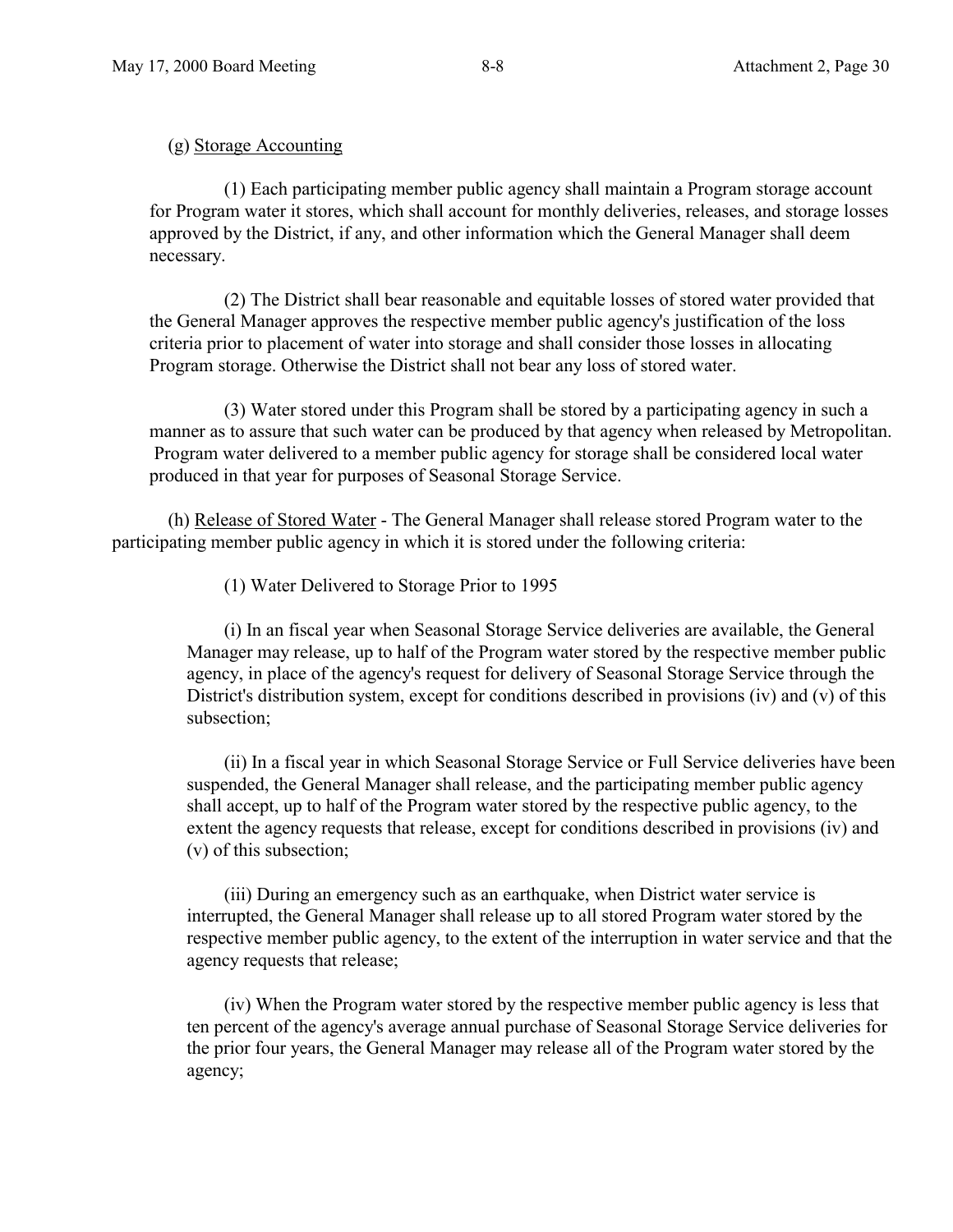(v) In any fiscal year during which a participating member public agency's Seasonal Storage Service or Program water release request is less than its average annual purchase of Seasonal Storage Service of the prior four years, the General Manager may release the Program water stored by the respective member public agency in combination with Seasonal Storage Service sales up to the agency's four-year average Seasonal Storage Service purchase. The District shall not release more than half of the Program water stored by the respective member public agency for this purpose and shall provide the agency with a 90-day advance notice of the release.

#### (2) Water Delivered to Storage After 1994

(i) The General Manager may release in a fiscal year up to one-third of the total amount of Program water placed in storage by a respective member public agency in place of that agency's request for delivery of water from the District's distribution system or for Seasonal Storage Service, in order to fill Diamond Valley Lake Domenigoni Valley Reservoir, meet operational requirements, or reduce or eliminate shortages. Program water used to reduce or eliminate shortages, or for operational requirements may be released during any ten months selected by the General Manager during a twelve-month period from the time of release. Program Water may be released at any time in place of the agency's request for Seasonal Storage Service.

(ii) Upon release of Program water by District, the participating member agency shall furnish to District, within 60 days, water supply and demand data based on historical information sufficient to document that it has produced the amount of Program water released to it.

(iii) The General Manager shall release stored Program water to the respective member public agency no later than ten years after delivering it to that agency for storage.

(iv) If a member public agency receives delivery of Program water for storage after 1994, any Program water that agency has stored in previous years shall also be subject to the release provisions of this subsection (h)(2).

(v) Participating Member Public Agencies may transfer Program water they have placed into storage under the Program into other long-term water storage programs the District may develop as part of its Integrated Resource Plan under mutually agreeable transfer terms, executed in writing by both parties.

#### (i) Payment

(1) The participating member public agency shall pay the District's incremental costs of delivering Program water for storage plus interest at the average yield on the District's investment portfolio, from the date of delivery to the member public agency to the date of the invoice. Pursuant to the provisions of Section 4507, the District will invoice the member public agency on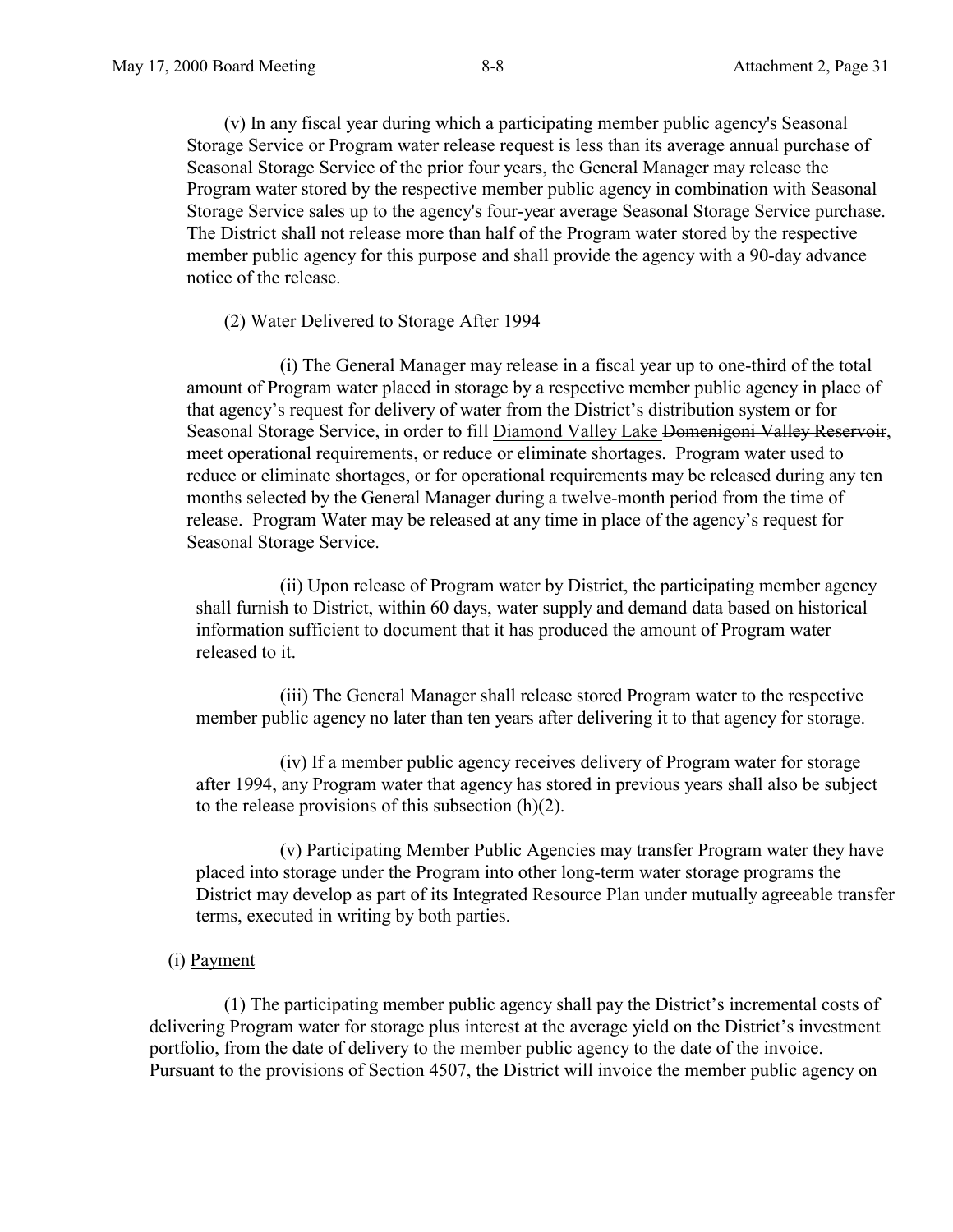or about July 10 of the calendar year following the year in which the water is delivered. For water delivered in 1995, the incremental cost plus interest shall be \$90 per acre-foot.

(2) At the time the General Manager releases stored Program water to the respective participating member public agency the District shall invoice the respective participating member public agency pursuant to the provisions of Section 4507, at the applicable treated or untreated Seasonal Storage Service rate in effect when the respective Program water was placed in storage, less any previous payment for the incremental costs of delivering the water for storage (but not including credit for the interest required by subsection  $(i)(1)$ ).

(3) Water released from storage to the participating member public agency shall be the oldest water then in storage.

(4) Readiness-to-Serve and New Demand Charge Treatment.

(i) Program water delivered to storage prior to April 12, 1994 shall be exempted from the Readiness-to-Serve and the New Demand charge determinations. Those charge determinations shall be applied to water delivered to storage after that date, except as applied in (ii) below, when the stored water is released to the participating member public agency.

(ii) The Readiness-to-Serve charge for Program water delivered for storage in 1995 shall be \$36 per acre foot and will be paid monthly as the water is released to the member public agency. Program water delivered for storage in 1995 shall be included in the member public agency's New Demand calculation as the water is released to it from Program storage.

(j) Penalty - A participating member public agency shall pay the applicable treated or untreated Full Service water rates for Program water the District delivers to it for placement in storage, to the extent it fails to comply with all the requirements of this Section.

(k) Indemnification - Participating member public agencies shall indemnify and defend the District, its employees, officers and directors for any injuries or damages that may be caused as a result of placing Program water in storage, storage itself, or storage releases and related withdrawal or use of Program water.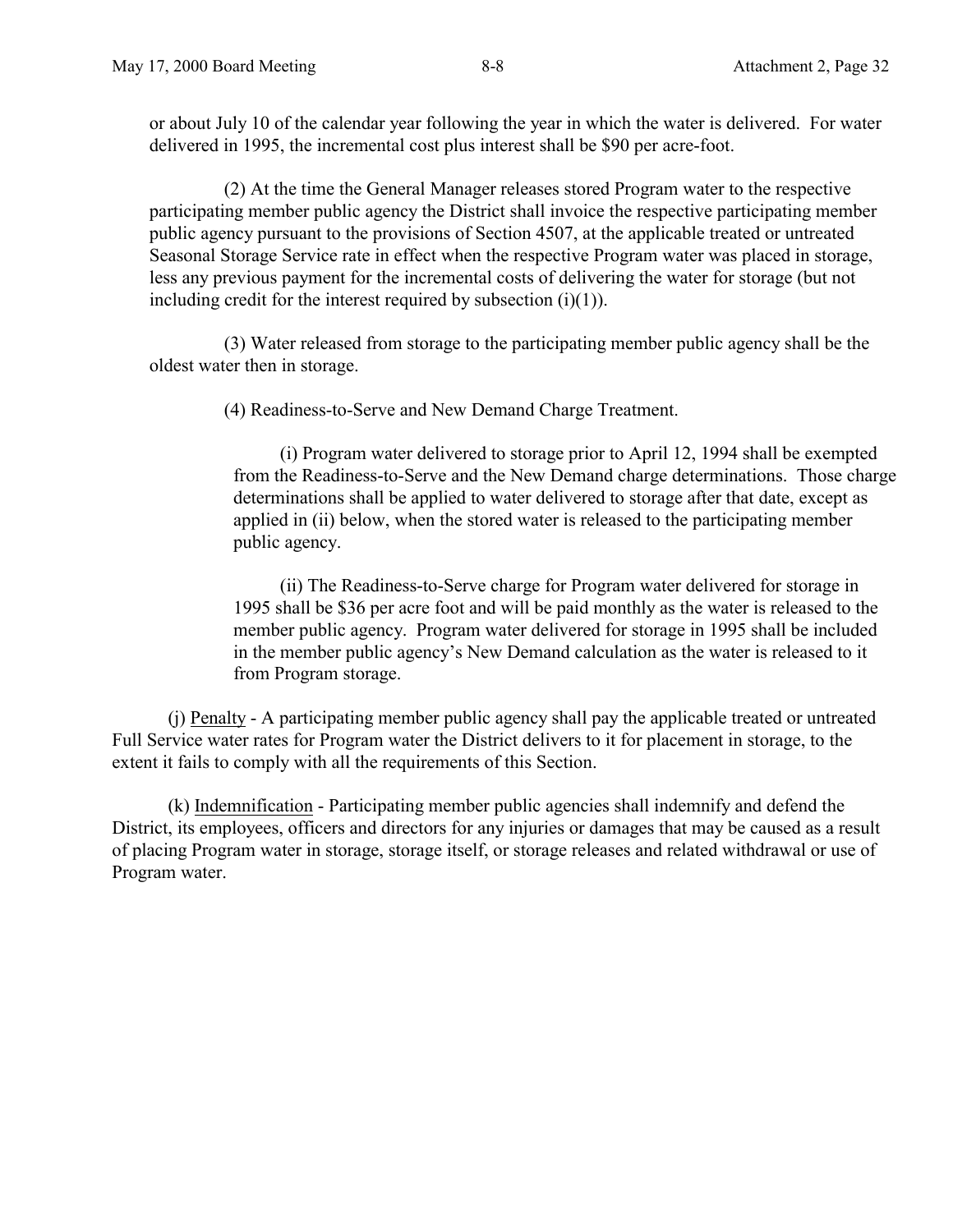# **Chapter 9**

# **INTERIM AGRICULTURAL WATER PROGRAM SERVICE REGULATIONS**

Sec.

- 4900. Interim Agricultural Water Program Term
- 4901. Maximum Amount of Annual Water Deliveries
- 4902. Member Public Agency Certifications
- 4903. Program Reviews Audits
- 4904. Member Public Agency Plan to Meet Mandatory Cuts to Interim Agricultural Water Program
- 4905. Interim Agricultural Water Program Reductions During a Shortage
- 4906. Agencies to Pass Through Entire Interim Agricultural Water Program Discount

## **§ 4900. Interim Agricultural Water Program Term.**

The Interim Agricultural Water Program (Program) is an interim program for service of water to agriculture for agricultural purposes as described in Section 4106 and shall be governed by the Metropolitan Water District Act, this Chapter 9 and other applicable provisions of this Division IV.

### **§ 4901. Maximum Amount of Annual Water Deliveries.**

The maximum amount of water delivered annually under the Program available to each member public Agency under the Program is as follows:

|                             | <b>Maximum Annual Amount of Interim</b>    |  |
|-----------------------------|--------------------------------------------|--|
|                             | <b>Agricultural Water Program Discount</b> |  |
|                             | <b>Water Member Public Agency</b>          |  |
| <b>Member Public Agency</b> | <b>May Purchase (acre-feet)</b>            |  |
| Anaheim                     | 115                                        |  |
| Calleguas MWD               | 7,164                                      |  |
| Chino Basin MWD             | 122                                        |  |
| <b>Coastal MWD</b>          | 232                                        |  |
| Eastern MWD                 | 6,761                                      |  |
| Fullerton                   | 60                                         |  |
| Las Virgenes MWD            | 207                                        |  |
| MWD of Orange County        | 7,425                                      |  |
| San Diego CWA               | 100,459                                    |  |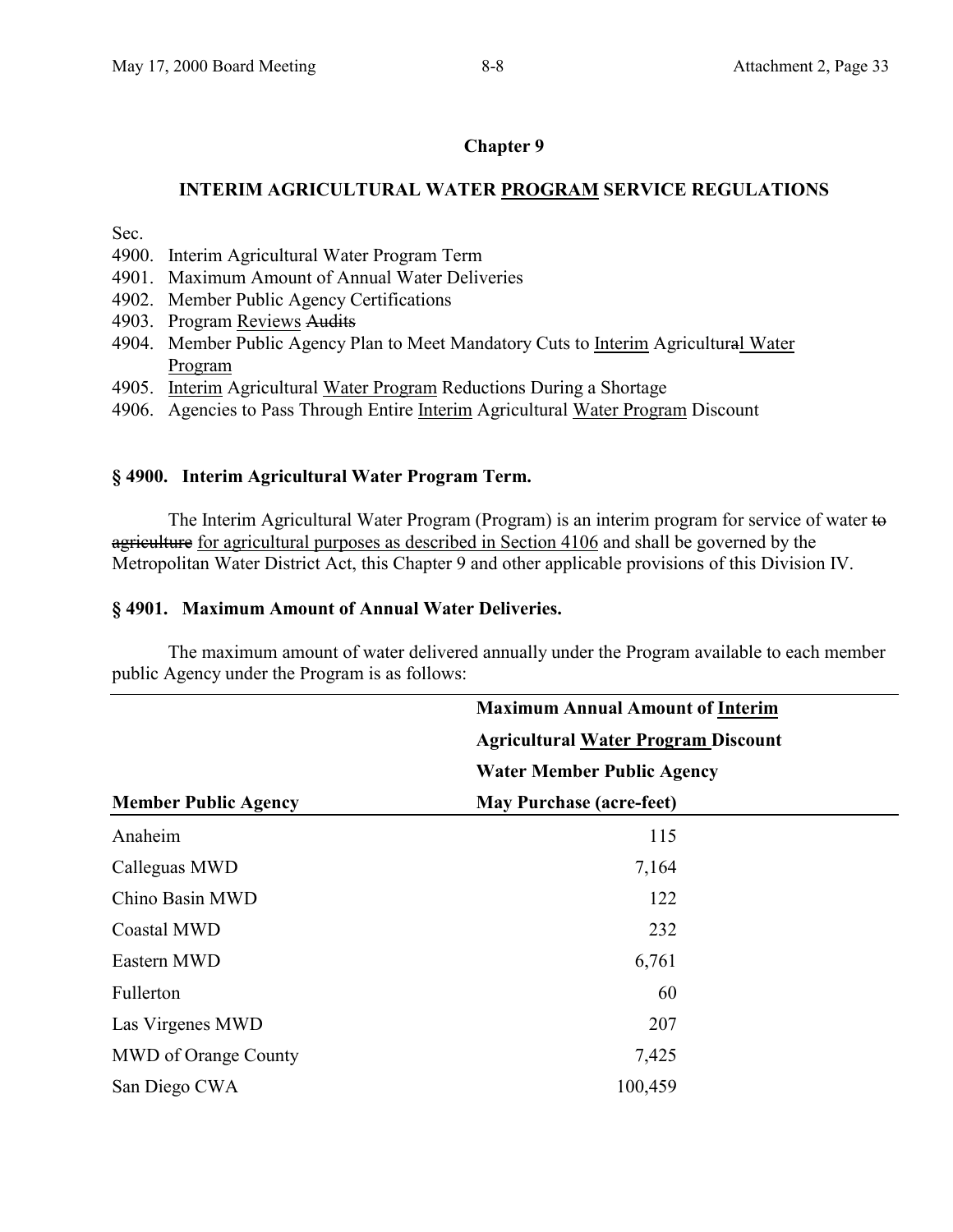| Three Valleys MWD | 106     |
|-------------------|---------|
| Torrance          | 22      |
| West Basin MWD    | 170     |
| Western MWD       | 32,347  |
| Total             | 155,190 |

#### **§ 4902. Member Public Agency Certifications.**

Member Public Agencies shall provide monthly Interim Aagricultural Wwater Program certifications in conformance with Section 4507.

### **§ 4903. Program Reviews Audits.**

Program transactions will be reviewed audited by Metropolitan during the twelve months following the end of each fiscal year in accordance with Section 4507. Member public agencies shall provide to Metropolitan audit the following monthly information to facilitate such review: (1) total water use, (2) Metropolitan deliveries, (3) local water use, (4) Metropolitan deliveries to agriculture for Interim Agricultural Water Program purposes, and (5) local deliveries to agriculture for Interim Agricultural Water Program purposes and any other information the General Manager deems necessary to complete the review. Reviews Audits may be performed sooner or more frequently if requested by the member public agency or Metropolitan.

# **§ 4904. Member Public Agency Plan to Meet Mandatory Cuts to Interim Agricultureal Water Program.**

On or before November 30, 1994, each member public agency which plans to participate in the Program shall submit a written plan to Metropolitan showing how it will meet the mandatory cuts to Interim Aagricultureal Water Program water during a shortage. The plan shall describe the member public agency's drought management strategy and how it plans to either cut back Interim Aagricultureal Water Program water or use local resources to supply agriculture being supplied by Interim Agricultural Water Program water during a shortage.